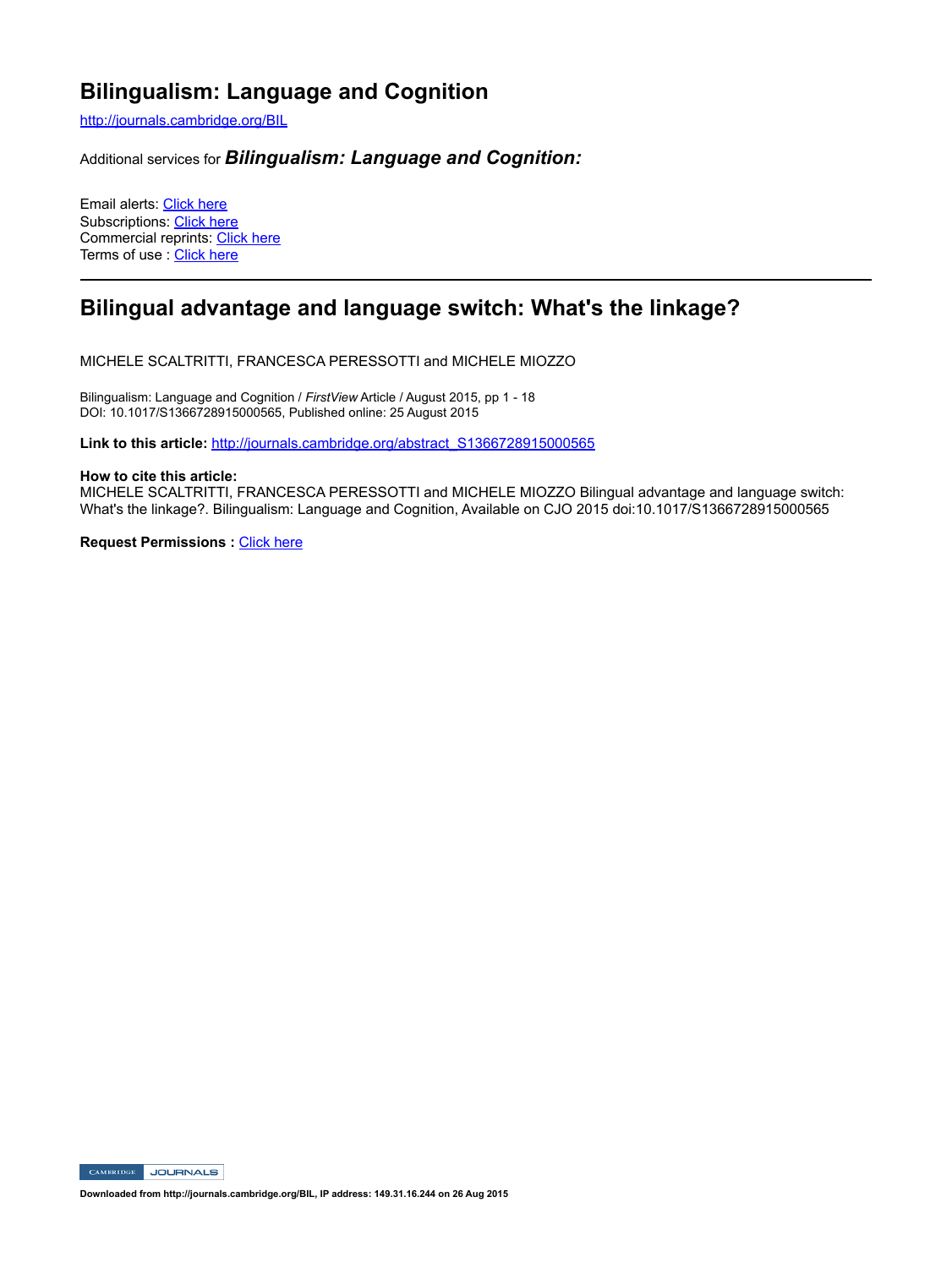

# **Bilingual advantage and language switch: What's the linkage?**<sup>∗</sup>

#### MICHELE SCALTRITTI

*Dipartimento di Psicologia dello Sviluppo e della Socializzazione Università degli Studi di Padova Laboratoire de Psychologie Cognitive, Brain & Language Research Institute Aix-Marseille University, Marseille* FRANCESCA PERESSOTTI *Dipartimento di Psicologia dello Sviluppo e della Socializzazione Università degli Studi di Padova* MICHELE MIOZZO *The New School, New York, USA*

(Received: February 12, 2015; final revision received: July 29, 2015; accepted: July 29, 2015)

*Whether bilingualism affects executive functions is a topic of intense debate. While some studies have provided evidence of enhanced executive functions in bilinguals compared to monolinguals, other studies have failed to find advantages. In the present study, we investigated whether high opportunity of language switching could contribute to bilingual advantage. Advantages have been consistently found with Catalan–Spanish bilinguals who experience frequent opportunities of language switching. Fewer opportunities are experienced by speakers of Italian and one of the Italian dialects, the participants of our study. We anticipated reduced or no advantages with these participants. In Experiment 1, subjective estimates of familiarity with dialect failed to show a relationship with performances in different tasks involving executive control. In Experiment 2, we compared Italian–Venetian dialect bilinguals to Italian monolinguals in the flanker task, and no advantages were found either. Contrasting with results from Catalan–Spanish bilinguals, our results suggest that language switching plays a role in bilingual advantages.*

Keywords: bilingualism, executive control, dialect, language switch

#### **Introduction**

The question as to whether bilingualism affects cognition attracted considerable attention right at the dawn of the scientific investigation on bilingualism (Hakuta, [1986\)](#page-17-0). There has recently been a resurgence of interest on this question, propelled by results showing that bilingualism appears to improve executive control across the lifespan (for a review, see Bialystok, Craik, Green & Gollan, [2009\)](#page-16-0). The fast-growing literature on bilingualism and executive control has been punctuated by problematic results and failures to find bilingual advantages. This evidence has spurred several attempts to define the conditions in which beneficial effects of bilingualism emerge, and the specific executive-control mechanisms modulated by bilingualism (Colzato, Bajo, van den Wildenberg, Paolieri, Nieuwenhuis, La Heij & Hommel, [2008;](#page-16-0) Costa, Hernández, Costa-Faidella & SebastiánGalles, [2009;](#page-16-0) Hilchey & Klein, [2011;](#page-17-0) Kroll & Bialystok, [2013\)](#page-17-0). The inconsistencies in the results have led other researchers to question the reliability of bilingual advantages, and to ponder the possibility that the effects of bilingualism on executive control might not be genuine (Paap, Johnson & Sawi, [2014\)](#page-17-0). Whatever the conclusions single researchers have drawn from available evidence, it has been universally recognized that the wide spectrum of bilingual experiences makes the understanding of the relationship between bilingualism and executive control a complicated task. We focused in the present study on language switching, one of the primary features along which bilingual experience varies that has been proposed to be critically related to executive control (Costa et al., [2009;](#page-16-0) Hilchey & Klein, [2011\)](#page-17-0). We concentrated on the regional dialects spoken in Italy, which are as linguistically distant from Italian as Italian from other Romance languages (Berruto, [1997;](#page-17-0) Maiden [1995;](#page-17-0) Muljačić, 1997; Savoia, [1997\)](#page-18-0). Crucially, the use of Italian dialects is restricted to certain contexts, a feature considerably reducing the opportunities of language switching (see Appendix for a description of Italian dialects and their use). By providing an ideal test case for controlling the role

Address for correspondence: Michele Miozzo, The New School, 80 Fifth Avenue, 7th floor, New York, NY-10011 *[michele@psych.columbia.edu](mailto:michele@psych.columbia.edu)*



<sup>∗</sup> We want to thank Gaia Rocchi, Ilaria Censi, and Vittoria Zanardi for their help with data collection, and Laura Vanelli, Raffealla Zanuttini, and Claudio Zmarich for the information about Italian dialects they shared with us. We are also grateful to George Vickers for his suggestions.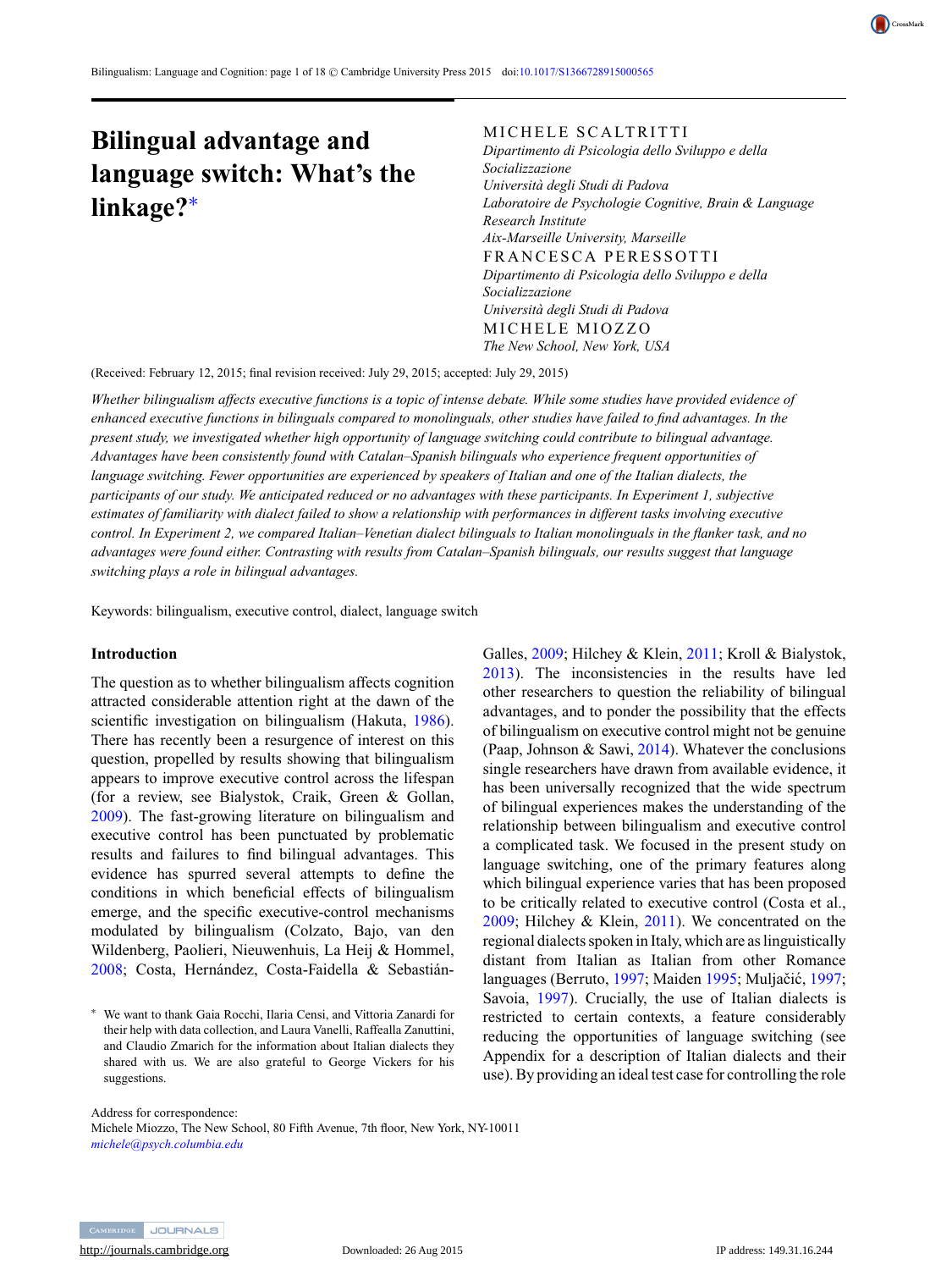of language switching, dialects could help us to elucidate whether the effects of bilingualism on executive control in part depend on language switching.

#### **When do bilingual advantages appear?**

The executive control, the attention system dedicated to monitoring and conflict resolution (Posner & Petersen, [1990\)](#page-17-0), is pervasively engaged in a wide range of cognitive processes, including those involved in language. Claims that bilingualism affects executive control are based on results from tasks involving linguistic stimuli and spoken responses, such as the Stroop Task or the Verbal Fluency Task, which requires generating words from a certain category (e.g., animals) or starting with a certain phoneme (e.g., F). Bilinguals appeared to be less sensitive than monolinguals to the interference induced by color words in the Stroop Task (Bialystok, Craik & Luk, [2008a\)](#page-16-0), while measures of phoneme fluency indexing executive control demonstrated a more efficient control in bilingual speakers (Luo, Luk & Bialystok, [2010\)](#page-17-0). More strikingly, bilingual advantages have been observed in tasks in which the contribution of language is seemingly reduced, if not entirely absent (Bialystok, Craik, Klein & Viswanathan, [2004;](#page-16-0) Bialystok, Craik & Ryan, [2006;](#page-16-0) Bialystok, [2006\)](#page-16-0), and even when a second language is acquired late in life (Vega-Mendoza, West, Sorace & Bak, [2015\)](#page-18-0). An example comes from the Flanker Task (Eriksen & Eriksen, [1974\)](#page-17-0), where participants indicate the direction of a visually presented arrow surrounded either by arrows pointing in the same direction (congruent trials) or a different direction (incongruent trials). Interference, determined by longer responses in incongruent trials, was reduced with bilinguals (e.g., Costa, Hernández & Sebastián-Galles, [2008;](#page-16-0) Pelham & Abrams, [2014\)](#page-17-0). While this sort of findings suggests effects of bilingualism that are far-reaching, and therefore exceeding the boundaries of language, they raise the question of what mechanisms are affected by bilingualism. In line with hypotheses that bilinguals accomplish the task of using the target language by suppressing the other language (Green, [1998\)](#page-17-0), it has been proposed that bilingualism could boost general inhibitory mechanisms (Bialystok, [2006;](#page-16-0) Bialystok et al., [2004;](#page-16-0) Bialystok et al., [2008a;](#page-16-0) Bialystok, Craik & Luk, [2012\)](#page-16-0). This interpretation anticipates that bilinguals would demonstrate better abilities to respond to incongruent trials, the condition implicating inhibitory control. Contrasting with this prediction, other findings have revealed extensive bilingual facilitation encompassing congruent and incongruent trials (Bialystok, [2006;](#page-16-0) Bialystok, Craik, Grady, Chau, Ishii, Gunji & Pantev, [2005;](#page-16-0) Bialystok et al., [2004;](#page-16-0) Bialystok & DePape, [2009;](#page-16-0) Bialystok, Martin & Viswanathan, [2005;](#page-16-0) Costa et al., [2008;](#page-16-0) [2009;](#page-16-0) Emmorey, Luk, Pyers & Bialystok, [2009;](#page-16-0) for review see Hilchey & Klein, [2011\)](#page-17-0). The overall advantage has been tentatively explained as stemming from the enhanced monitoring capacity of bilinguals' executive control (Costa et al., [2009\)](#page-16-0). Accordingly, bilinguals could efficiently implement specific adjustments that would allow them to more easily overcome difficulties raised by conflicting stimuli. Under this hypothesis, bilinguals' advantage is rooted in their long-term experience with monitoring which language is currently used and quickly determining whether language change is required. The hypothesis received empirical confirmation from data showing that the overall advantage in response speed disappeared when the proportion of conflicting stimuli was reduced (Bialystok, [2006;](#page-16-0) Costa et al., [2009\)](#page-16-0). To the extent that monitoring demands are weak in these experimental conditions, bilinguals' advantages should not appear here, as indeed the data confirmed.

Unfortunately, conclusions on the effects of bilingualism on executive control are complicated by several results showing no advantages, either with respect to reduced interference or overall response speed (for a review, see Paap et al., [2014\)](#page-17-0). Even more problematic is that while negative findings tend to appear in studies involving a large number of participants, findings revealing advantages are common in studies with fewer participants. Furthermore, a meta-analysis conducted by de Bruin, Treccani and Della Sala [\(2015\)](#page-16-0) makes it plausible that a publication bias has held back studies reporting no bilingual advantages, and consequently such advantages might be overestimated. Compounding these inconsistencies with specific challenges in bilingual research – most notably, difficulties in matching bilingual and monolingual participants (Hilchey & Klein, [2011;](#page-17-0) Namazi & Thordardottir,  $2010$  – the reliability of bilinguals' advantage becomes a legitimate concern.

Notwithstanding the relevance of this concern, it is perhaps fitting to ask whether any lead emerges from the available findings. It is worth highlighting that overall fast responses were repeatedly found with Catalan–Spanish bilinguals (Costa et al., [2008,](#page-16-0) [2009\)](#page-16-0). Importantly, these results were obtained with large participant pools  $(>100)$ , making sample size an unlikely concern. Furthermore, bilinguals and monolinguals shared very comparable backgrounds. Catalan–Spanish bilinguals use both of their languages in a wide range of contexts (Vila i Moreno, Vial & Galindo, [2004\)](#page-18-0), and are thus immersed in a sociolinguistic environment conducive to language switching. Costa et al. [\(2009\)](#page-16-0) hypothesized that the advantage demonstrated by Catalan–Spanish bilinguals stems from frequently changing from one language to the other. If the advantage found in this population reflects frequent language switching, a lack of advantage could be associated with fewer opportunities of language switching. Unfortunately, opportunity of language switching has not been systematically controlled, and therefore, it is

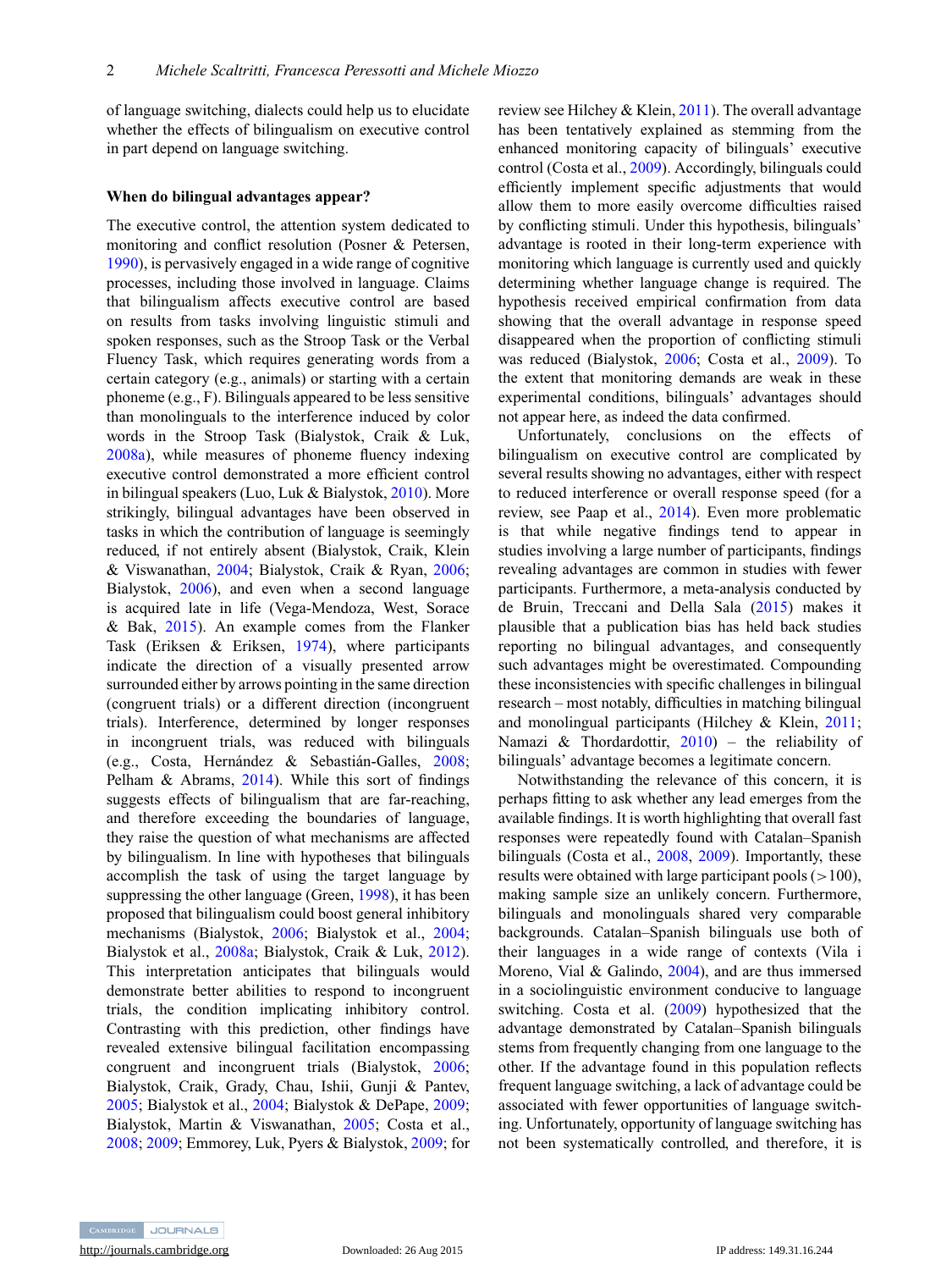presently unknown whether this variable would explain some of the negative findings. It is possible that some of the participants in prior studies had very few opportunities to switch between languages. If it were sufficient that only a fraction of the participants experienced few opportunities of language switching to have advantages disappear, then we might explain some of the inconsistencies in the results. These considerations motivated our investigation with Italian–dialect speakers, who use dialect only in informal contexts (e.g., in the family or with friends), whereas only Italian is permitted in formal contexts (e.g., at school). Sociolinguistically, Italian and Italian dialects are used in more distinct contexts as compared to Catalan and Spanish. Assuming that a more compartmentalized use of the two languages results in fewer opportunities of language switching, Italian dialects and Catalan–Spanish could represent contrasting test cases. The advantages observed with Catalan–Spanish, where opportunities of language switching are frequent, would not appear with Italian dialects, where relatively fewer opportunities exist.

Little is known about the cognitive effects of the use of Italian dialect. Lauchlan, Parisi and Fadda [\(2012\)](#page-17-0) compared Italian speaking children fluent in Sardinian, a Romance dialect of Italy, and English–Gaelic children. English–Gaelic children were exposed to both languages in school programs, unlike Italian–Sardinian children who were only taught in Italian. Both groups outperformed age-matched monolingual children in multiple tasks. However, English–Gaelic children performed better than Italian–Sardinian children, including in tasks tapping executive control. Assuming that the more restricted use of Sardinian led to fewer language-switching opportunities, these results provide some support to the hypothesis of a causal linkage between language switching and multilingual advantage.

#### **Overview of the study**

The Flanker Task, a task of choice in studies of executive control and bilingualism (e.g., Carlson & Meltzoff, [2008;](#page-16-0) Costa et al., [2008;](#page-16-0) [2009;](#page-16-0) Kousaie & Phillips, [2012;](#page-17-0) Paap & Greenberg, [2013\)](#page-17-0), was examined in two experiments using different designs. In Experiment 1, subjective estimates of familiarity with dialect were used as continuous predictors of performance in the Flanker Task. Participants in Experiment 1 spoke a variety of Italian dialects. We switched to a factorial design in Experiment 2, where people with varying degrees of familiarity with dialect (high vs. low) were tested in the Flanker Task. Dialect speakers were linguistically homogenous in Experiment 2, as they were familiar only with the Venetian dialect used in the region where our study took place. Crucially, a large number of participants were enrolled  $(>100)$  to overcome a potential shortcoming of prior studies (Paap et al., [2014\)](#page-17-0). Furthermore, participants varying in their familiarity with dialect shared a common socio-economic background. Participants in Experiment 1 were also administered the Stroop Task and the Verbal Fluency Task. Bilingual advantages were reported in both of these tasks (e.g., Bialystok, Craik & Luk, [2008a;](#page-16-0) [2008b;](#page-16-0) Luo et al., [2010\)](#page-17-0), and we sought to determine whether similar effects replicated with participants familiar with Italian dialects. This question is important for two reasons. First, we can determine if dialect produces an advantage in language tasks. Second, we could provide a more comprehensive picture of the effects of dialect, a type of linguistic experience that has remained largely under-investigated.

# **Experiment 1**

# *Participants*

They were 55 native Italian speakers and students of the University of Padova (for demographics, see [Table 1\)](#page-4-0). We only enrolled participants who reported not to be bilinguals, defined as having acquired a second language in childhood and/or having spoken it regularly for an extensive time. A questionnaire assessing participants' experience with second languages revealed that they were not functionally fluent in other languages than Italian. Exposure was limited to the acquisition in school of mostly one second language, and visits to foreign countries that lasted no longer than a few weeks, usually for summer courses or vacations. Only one participant reported longer visits (for a one-year student exchange) – data from this participant were excluded from analyses. Participants also estimated the percentage of daytime they have been exposed to an Italian dialect in adult life (after age 18). Estimates were obtained for various contexts (family, school, friends, hometown), separately for speaking and listening. Estimates were averaged across contexts to derive rates of dialect use that served as predictors of participants' performance in the tasks of Experiment 1. Most of the participants reported speaking the Venetian dialect spoken in Padua and the nearby region. However, since students from all over Italy enroll in the University of Padua, a few participants reported speaking other types of Italian dialects. Importantly, participants reported to be familiar with only one Italian dialect. The study received approval from the local Ethic Committee.

#### *(a) Flanker task.*

#### *Methods*

Stimuli consisted of an arrow (the target) presented on the center of the computer monitor, and flanked by 2 distractors on the right and the left, respectively. Distractors could be straight lines (neutral condition), or arrows oriented either as the target (congruent condition) or in the opposite direction (incongruent condition).

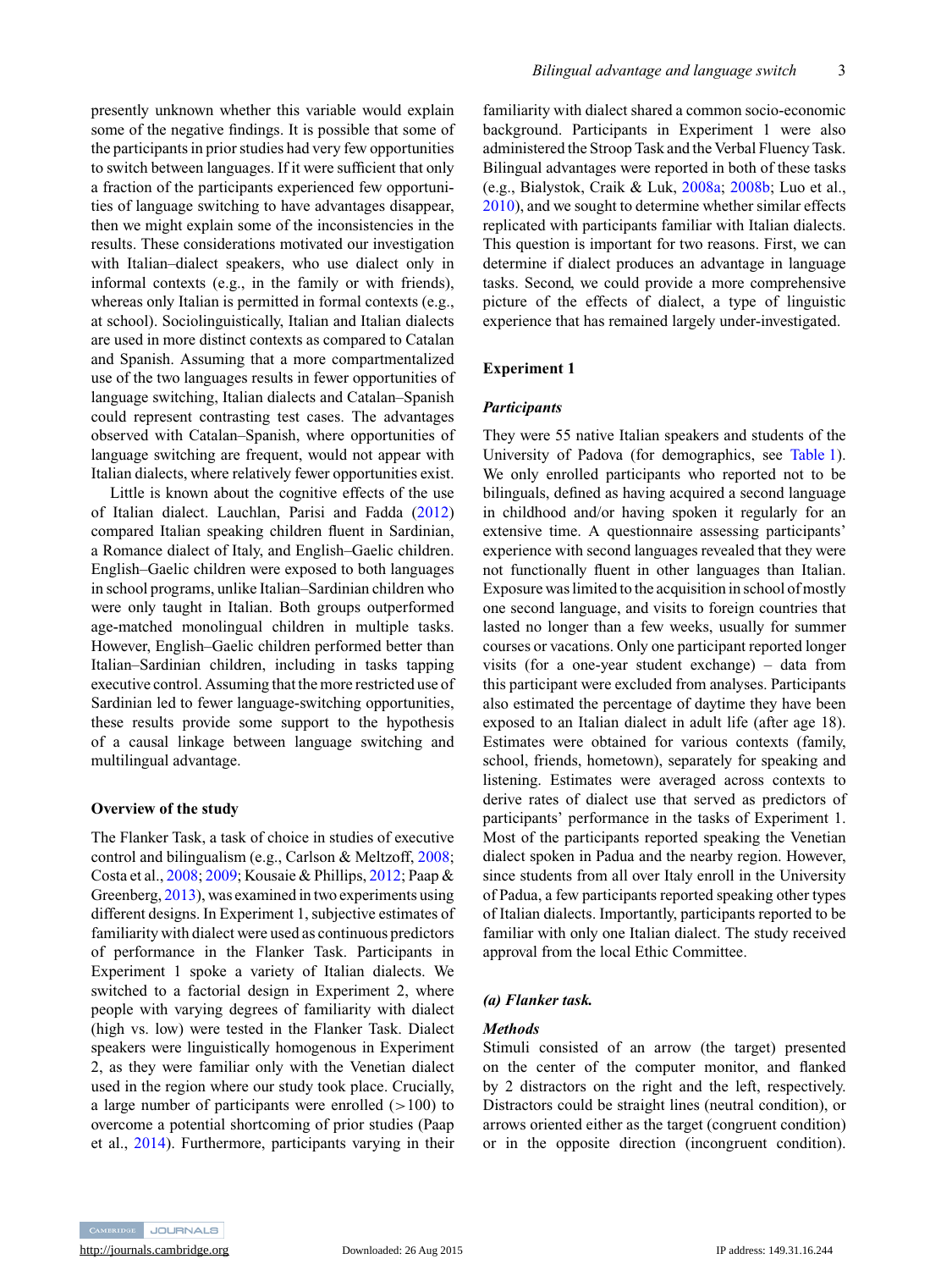|                                            | N  | Females | Age (Years) | Education<br>(Years) | Raven Test Correct<br>Responses |
|--------------------------------------------|----|---------|-------------|----------------------|---------------------------------|
| <i>Experiment 1</i>                        | 55 | 43      | 22.6(3.0)   | 16.1(1.8)            | $\overline{\phantom{a}}$        |
| <i>Experiment 2</i>                        |    |         |             |                      |                                 |
| Italian speakers                           | 41 | 33      | 22.7(2.3)   | 15.5(1.7)            | $83\%$ (8)                      |
| Dialect speakers                           | 56 | 29      | 23.0(2.5)   | 15.8(1.9)            | $84\%$ (10)                     |
| Dialect speakers (Language-switching task) | 20 | 12      | 23.8(3.0)   | 15.5(2.1)            | $84\%$ (10)                     |

<span id="page-4-0"></span>Table 1. *Demographics of participants in Experiments 1 and 2. Means (SD).*

Stimuli appeared in black on a white background spanning a visual angle of  $\sim$ 4.3°. Congruent, incongruent, and neutral distractors appeared equally frequently in the experiment (96 times), as well as across each of the three experimental blocks. Presentation was pseudorandomized, so that targets had the same orientation in no more than 5 consecutive trials, and the same distractor did not appear in more than 3 consecutive trials. Each trial started with the fixation cross, displayed for 400 ms and immediately replaced by a blank screen shown for 1 s; next, the target was displayed until a response was made, or up to 2 s. The next trial began immediately afterwards. Participants were instructed to indicate if the central arrow pointed to the left or the right, ignoring the flanker stimuli. Speed and accuracy were both emphasized in the instructions. Participants sat in front of the computer screen and responded by pressing distinct keys of the keyboard (A for left, L for right). E Prime 2 (Psychology Software Tool, Inc.) was used for stimuli presentation and response recording.

#### *Results*

Errors (2.65%) were removed along with outliers (1.68%) that were identified through a recursive trimming procedure based on the sample size of each experimental cell (Van Selst & Jolicoeur, [1994\)](#page-18-0). (The procedure was applied to each RT analysis.) As summarized in [Table 2,](#page-5-0) RTs revealed a 85 ms congruency effect (95% CI [78, 92]), reflecting faster responses to congruent than incongruent stimuli (t(53) = 24.07,  $p \lt 0.001$ ). Congruency-effects, calculated for each participant, were regressed on participants' estimates of daily exposure to dialect. Estimates concerning listening ( $b = 0.05$ , SE = 0.18,  $t(53) = 0.29$ ,  $p = .77$ ) and speaking (b = 0.16, SE  $= 0.16$ , t(53)  $= 1.02$ ,  $p = .31$ ) both failed to significantly predict congruency effects [\(Fig. 1A](#page-5-0)). Other linear models examined overall RTs (congruent+incongruent trials). Both estimates did not appear to predict global RTs (listening estimates:  $b = -0.37$ ,  $SE = 0.30$ ,  $t(53) = -1.21$ ,  $p = .23$ ; speaking estimates:  $b = -0.22$ ,  $SE = 0.27$ ,  $t(53)$  $= -0.82$ ,  $p = .41$ ; [Fig. 1B\)](#page-5-0).

#### *(b) Stroop task*

# *Methods*

Stimuli consisted of a row of 5 Xs and 5 color words (the Italian translations of red, yellow, green, blue and brown) printed in one of 5 colors (red, yellow, green, blue and brown). While words and their colors matched in the congruent condition, they differed in the incongruent condition. Xs were shown in the neutral condition. Stimuli were displayed in Times New Roman font, 13-point, on a black background. Each word and color appeared an equal number of times throughout the 180 trials of the experiment, and within the 3 blocks in which the trials were divided. Stimuli were presented in a pseudorandomized order, according to which the same word or the same color was not repeated in more than 2 consecutive trials, and the same condition in more than 3 consecutive trials. Each trial consisted of the following sequence of events: fixation cross (500 ms), blank screen (200 ms), and stimulus (until a response was made, or up to 2 s). The next trial began immediately afterwards. Participants were instructed to say the color in which the stimuli appeared, both fast and accurately, and to ignore the written words. Stimuli presentation was controlled by DMDX software (Forster & Forster, [2003\)](#page-17-0). Response latency and accuracy were determined off-line using the CheckVocal software (Protopapas, [2007\)](#page-17-0). Incorrect color names were marked as incorrect responses, together with responses including hesitations and self-corrections.

## *Results*

Data from one participant were discarded because of excessive error rates. 1.73% of the naming responses were scored as incorrect, whereas 1.61% were identified as outliers. Results are summarized in [Table 2.](#page-5-0) We observed a sizable interference effect of 137 ms (95% CI [117, 158]), determined by faster responses to congruent than incongruent word-color pairs  $(t(52) = 13.55, p < .001;$ see [Table 2](#page-5-0) for data summary). The congruency effect was not predicted by participants' estimates of daily exposure to dialect either in listening ( $b = -0.78$ , SE = 0.51, t(52)

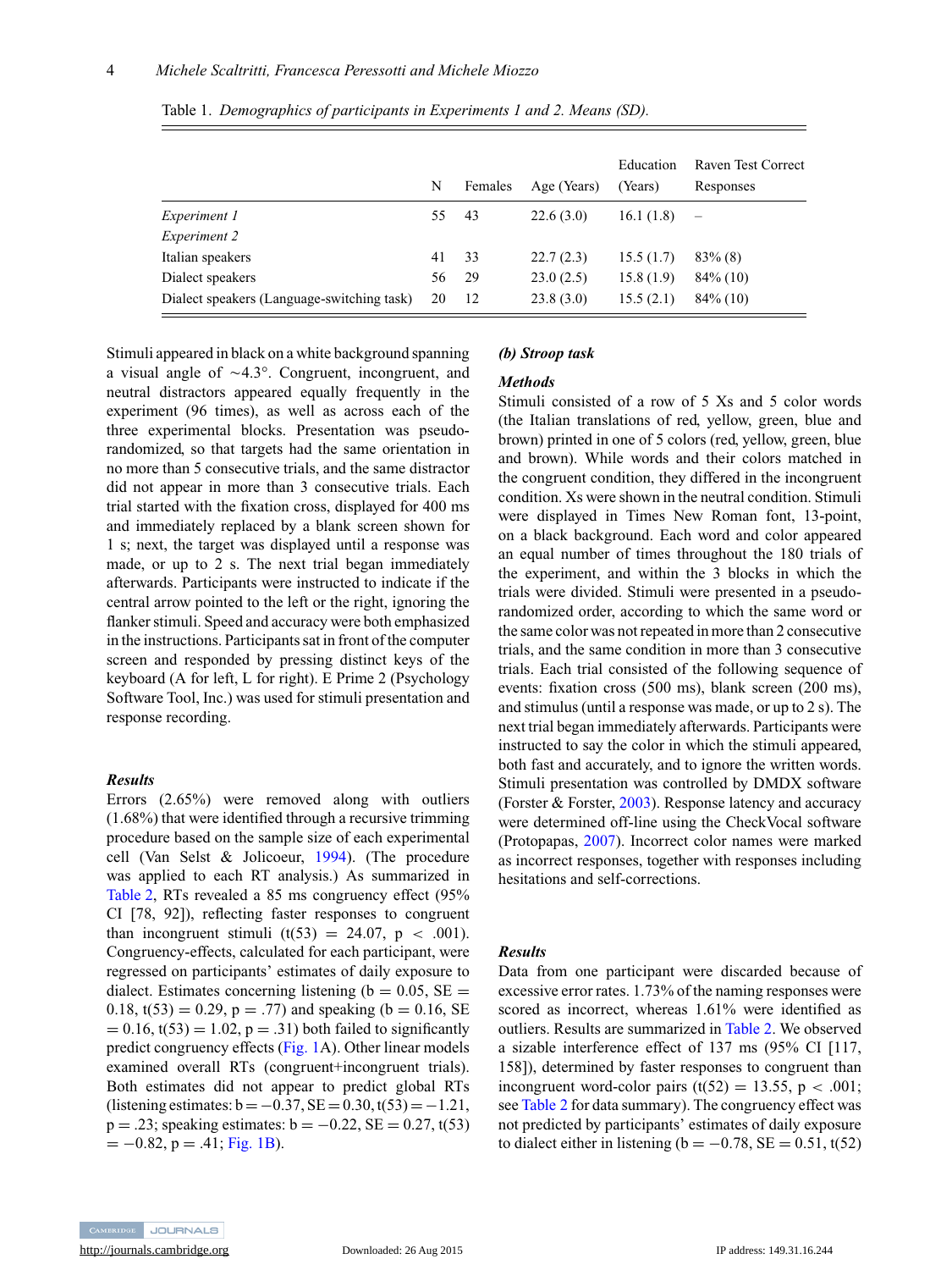Table 2. *Mean RTs (SE) for Flanker and Stroop Tasks (Exp. 1).*

<span id="page-5-0"></span>

Figure 1. Indexes of task performance (Experiment 1) plotted against percentage (%) daytime spent listening to dialect (left column) or speaking dialect (right column). Flanker Task: congruency effect (A), global response times (B). Stroop Task: congruency effect (C). Verbal Fluency Task: slope of logarithmic functions with semantic categories (D) and phonemes (E). Solid lines represent relationships amongst variables estimated via linear regression (see text for details). No significant relationships were found.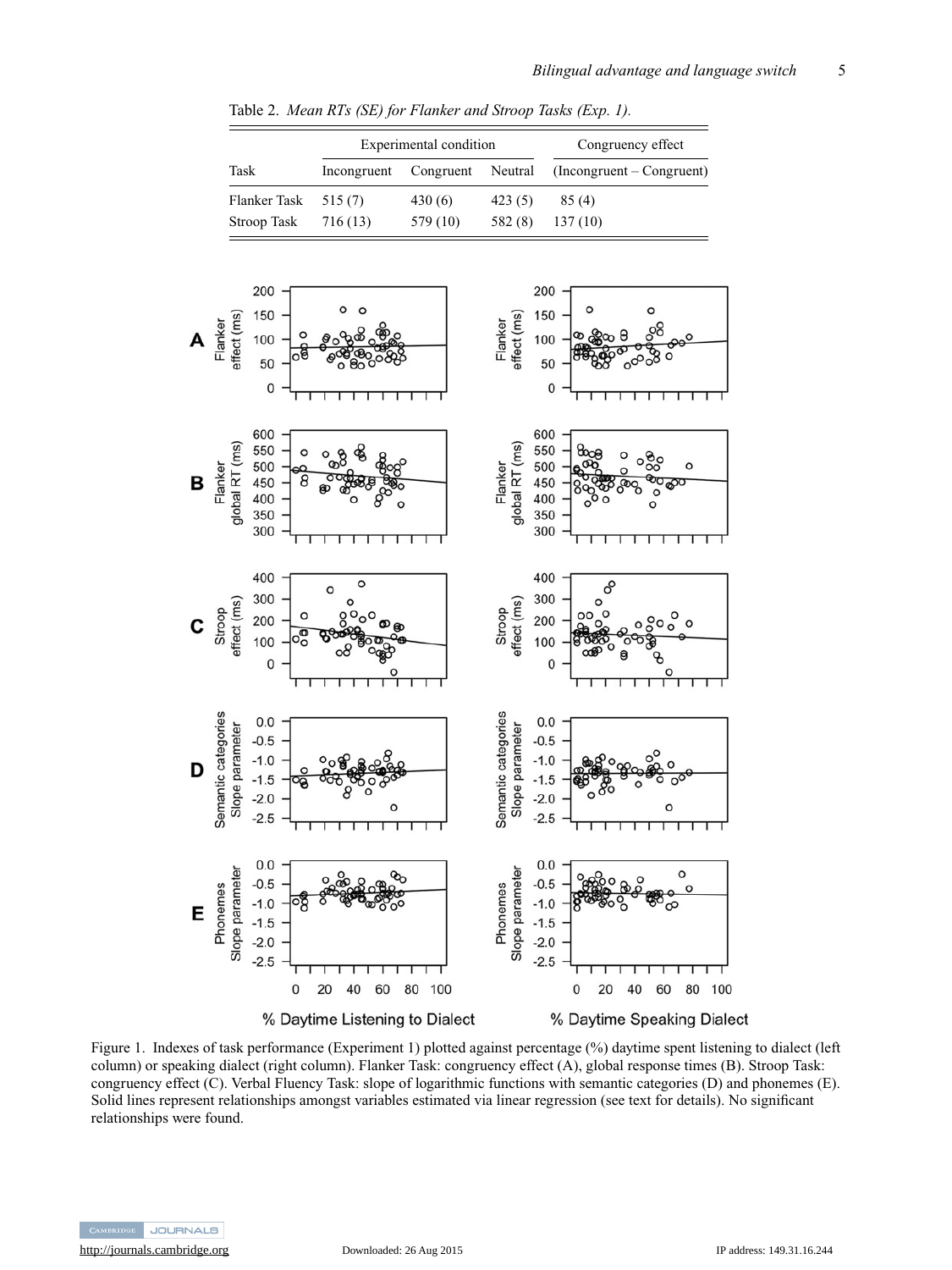$= -1.45$ , p = .13) or speaking (b = -0.27, SE = 0.46,  $t(52) = -0.57$ , p = .57; [Fig. 1C](#page-5-0)).

#### *(c) Verbal fluency task*

#### *Methods*

The task required saying as many Italian words as possible in 60 s that were either from specific semantic categories (animals, fruits, tools, or vehicles), or started with a given phoneme (F, L, or P; the phonemes used in the Italian version of the task (Novelli, Papagno, Capitani, Laiacona, Vallar & Cappa, [1986\)](#page-17-0)). Participants were instructed to say different words, and to avoid proper names, repetitions, and variants of the same word. Responses were digitally recorded for purposes of determining accuracies and latencies.

Response analyses were as in Luo et al. [\(2010\)](#page-17-0), which in turn were modeled after Rohrer, Wixted, Salmon and Butters [\(1995\)](#page-17-0), and hinged on the assumption that vocabulary knowledge and executive control are primary processing components of verbal fluencies. Both components affect retrieval speed, though each in different ways. While the category task depends especially on concept networks acquired with vocabulary knowledge, the phoneme task depends more on executive control to permit the retrieval of words according to the more demanding, task-specific phoneme criterion (Luo et al., [2010;](#page-17-0) Strauss, Sherman & Spreen, [2006\)](#page-18-0). This account has found support from neuropsychological studies that have showed decline in semantic fluency particularly in conditions impairing conceptual knowledge, while worsening in phonemic fluency appeared in pathologies affecting executive control (Rascovsky, Salmon, Hansen, Thal & Galasko, [2007;](#page-17-0) Troyer, Moscovitch, Winocur, Alexander & Stuss, [1998\)](#page-18-0). Furthermore, executive control becomes more important as more words are produced, when inhibiting inappropriate responses, self-monitoring, and avoiding perseverations become increasingly crucial. Differences between bilingual and monolingual speakers, traceable either to vocabulary knowledge or executive function, appeared in the verbal fluency task (Gollan, Montoya & Werner, [2002;](#page-17-0) Kormi-Nuori, Moradi, Moradi, Akbari-Zardkhaneh & Zahedian, [2012;](#page-17-0) Luo et al., [2010;](#page-17-0) Rosselli, Ardila, Salvatierra, Marquez, Matos & Weekes, [2002;](#page-17-0) Sandoval, Gollan, Ferreira & Salmon, [2011\)](#page-18-0). In particular, within a phoneme fluency task bilingualism was found to affect the time-course function of retrieval, a measure of the decline in the number of words generated across time. The function is derived from two parameters of verbal fluency: (a) INITIATION*,* which reflects the number of words reported at the beginning of the task, and is related to vocabulary knowledge, and (b) SLOPE, which reflects the decline in retrieval over time, and is primarily associated with executive control. In the phoneme task, Luo et al. [\(2010\)](#page-17-0) reported slope difference resulting from a smoother decline in word generation with bilingual speakers. The finding of effects of bilingualism on slope and phoneme fluency, two features associated with executive controls, is in line with the hypothesis that bilingualism improves executive control. Our analyses aimed at establishing whether similar effects on slope and phoneme fluency would appear with dialect.

To determine the time-course function of retrieval for each participant, we measured (a) first-response latency, and (b) subsequent-response latency (the time interval between the first response and each subsequent response). First- and subsequent-response latencies were then averaged across the trials in the phoneme task (F, L, and P), as well as across semantic categories (animals, fruits, tools, and vehicles), to obtain an overall mean score for each task. Finally, the responses that individual participants produced in each list were divided into 12 bins of 5 s each. The numbers of words generated within each bin were averaged across trials of the same task, in order to obtain the mean number of words produced within each bin, in each task. The means obtained from each participant in each task were fitted with functions determined by (a) the initiation parameter (the starting point of the function corresponding to the number of words in the first 5 s bin), and (b) the slope related to the distribution of responses across all of the 5 s bins in the trial. To improve fitness, logarithmic functions were used, as suggested by Luo et al. [\(2010\)](#page-17-0). The mean logarithmic functions, drawn from averaging across the functions fitted for each participant, are shown in [Figure 2.](#page-7-0) The logarithmic functions described time-course reasonably well, accounting for 94% of the variance in both tasks. In this respect, we closely replicated Luo et al.  $(2010)$ .

#### *Results*

Slope parameters were regressed on participants' estimates of daily experience with dialect in listening or speaking. None of the predictors proved to be significant, either in the semantic category task or the phoneme task (see results in [Table 3](#page-7-0) and [Fig. 1\)](#page-5-0).

Of particular relevance are the findings in the phoneme task, the condition in which differences between bilinguals and monolinguals appeared in Luo et al. [\(2010\)](#page-17-0). Regressions were also conducted entering first-response latencies and the initiation parameter – two measures indexing vocabulary knowledge – as dependent variables. Estimates of familiarity with dialect failed to significantly predict these measures ( $ps > .1$ ; [Table 3\)](#page-7-0), thus revealing that even participants highly familiar with dialect demonstrated good vocabulary knowledge in Italian.

# *Summary*

Effects of bilingualism have been reported with a handful of tasks related to executive controls, including those

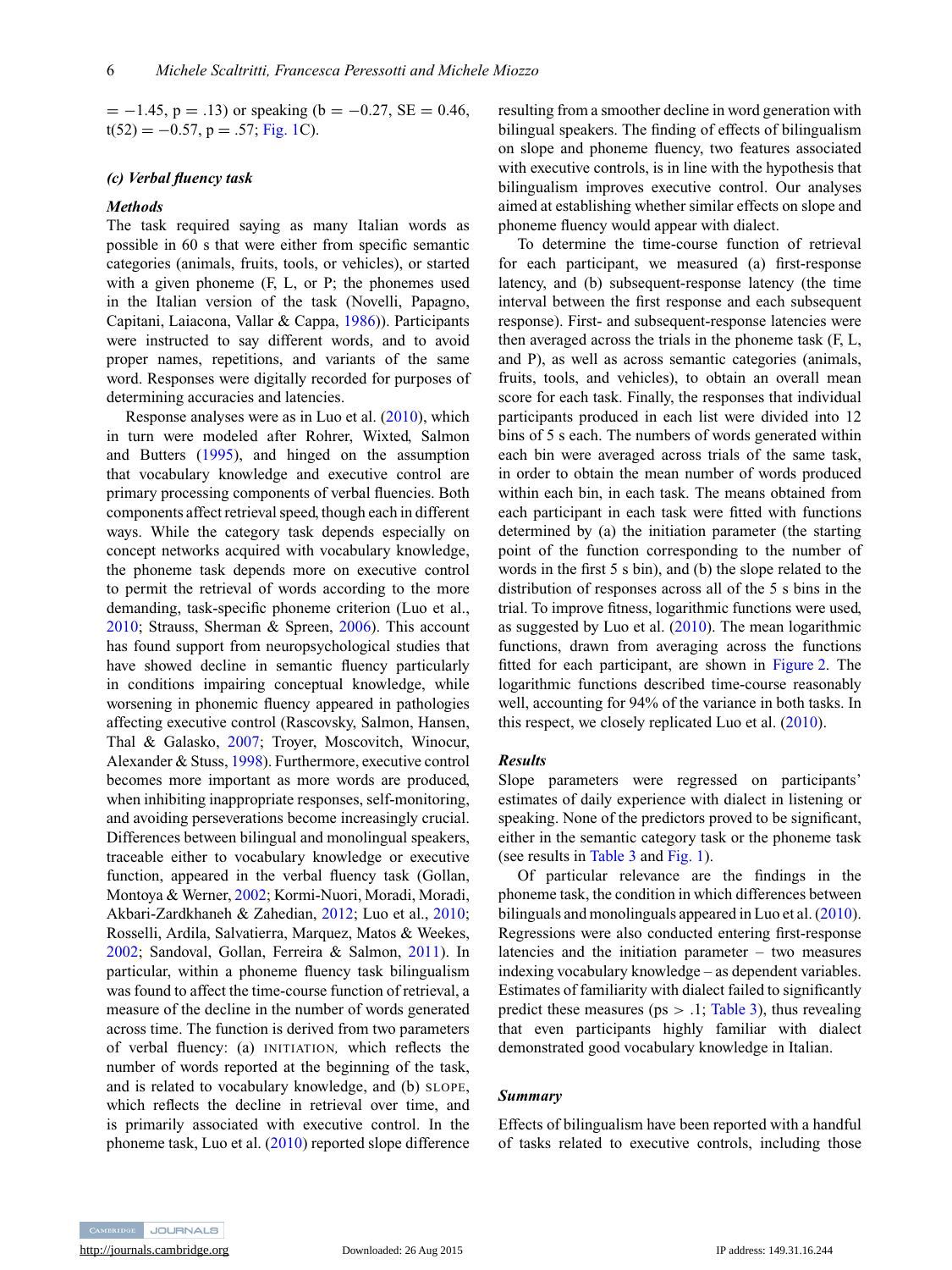|                        | Semantic Fluency |         |               |           | <b>Phonetic Fluency</b> |         |                |        |
|------------------------|------------------|---------|---------------|-----------|-------------------------|---------|----------------|--------|
|                        | Listening        |         | Speaking      |           | Listening               |         | Speaking       |        |
| Measures               | $b$ (SE)         |         | $b$ (SE)      |           | b(SE)                   |         | b(SE)          |        |
| Words in the first 5s  | $-.008(.005)$    | $-1.52$ | $-.003(.004)$ | $-.75$    | $-.007(.005)$           | $-1.52$ | $-.000(.004)$  | $-.09$ |
| First response latency | 1.07(2.58)       | .68     | $-3.00(2.27)$ | $-1.32$   | 4.39(2.81)              | 1.56    | 3.04(2.54)     | 1.20   |
| Mean retrieval latency | $-1.33(20.6)$    | $-.06$  | 6.64(18.40)   | .36       | 19.91 (15.14)           | 1.31    | $-4.73(13.74)$ | .34    |
| Slope of log function  | .001(.002)       | .78     | .000(.001)    | $\cdot$ 1 | .002(.001)              | 1.31    | $-.001(.001)$  | $-.43$ |

<span id="page-7-0"></span>Table 3. *Regressions of measures of verbal fluency on estimates of percentage (%) daytime spent listening to or speaking dialect.*

*Note*.  $b =$  estimated coefficient;  $SE =$  standard error;  $t =$  t values for the coefficients. All ts with  $ps > 0.1$ .



Figure 2. Mean number of words generated within 5-s bins. Semantic categories (left); phonemes (right). Lines correspond to means predicted by the logarithmic functions based on parameters (initiation and slope) derived from participants' responses (see text for details). Error bars represents 95% confidence intervals. Logarithmic functions provide reasonably good fits.

examined in Experiment 1 – Flanker Task, Stroop Task, and Verbal Fluency. None of the measures obtained in these tasks varied as a function of reported familiarity with dialect. These findings were acquired from a reasonably large group of participants and based on a range of measures sensitive to executive controls. The negative findings of Experiment 1 could reflect the subjective measures of dialect use we employed, specifically the possibility that these measures were poorly reliable. This concern was addressed in Experiment 2, collecting objective measures of language proficiency.

#### **Experiment 2**

#### *Participants*

The participants were 97 university students and residents of Padua or its vicinity, where a variant of Venetian is spoken. Demographics are shown in [Table 1.](#page-4-0) Exposure to second languages was similarly limited as described with participants in Experiment 1. Participants in Experiment 2 were divided into two groups, depending on whether they identified themselves as Dialect (D) speakers ( $N =$ 56), or Italian (I) speakers  $(N = 41)$  not proficient in dialect. It should be noted that living in an environment in which dialect is frequently used, I speakers had some familiarity with it. D and I participants were matched for scores with Raven's progressive matrices, a test of nonverbal intelligence, in addition to age and education (ts < 1; see [Table 1\)](#page-4-0). The study received approval from the local Ethic Committee.

As described below, participants' judgment on dialect knowledge was confirmed by self-reported ratings and objective proficiency measures (see summary in [Table 4\)](#page-8-0).

#### *Measures of proficiency in dialect*

#### *(a) Self-reported ratings*

The same estimates of dialect daily-use described in Experiment 1 were collected from participants of Experiment 2. D speakers reported that they have spent more time than I speakers listening to Venetian (51% vs. 18% of day-time;  $t(95) = 9.47$ ,  $p < .001$ ) or speaking it (37% vs. 5% of day-time;  $t(95) = 9.43$ , p < .001).

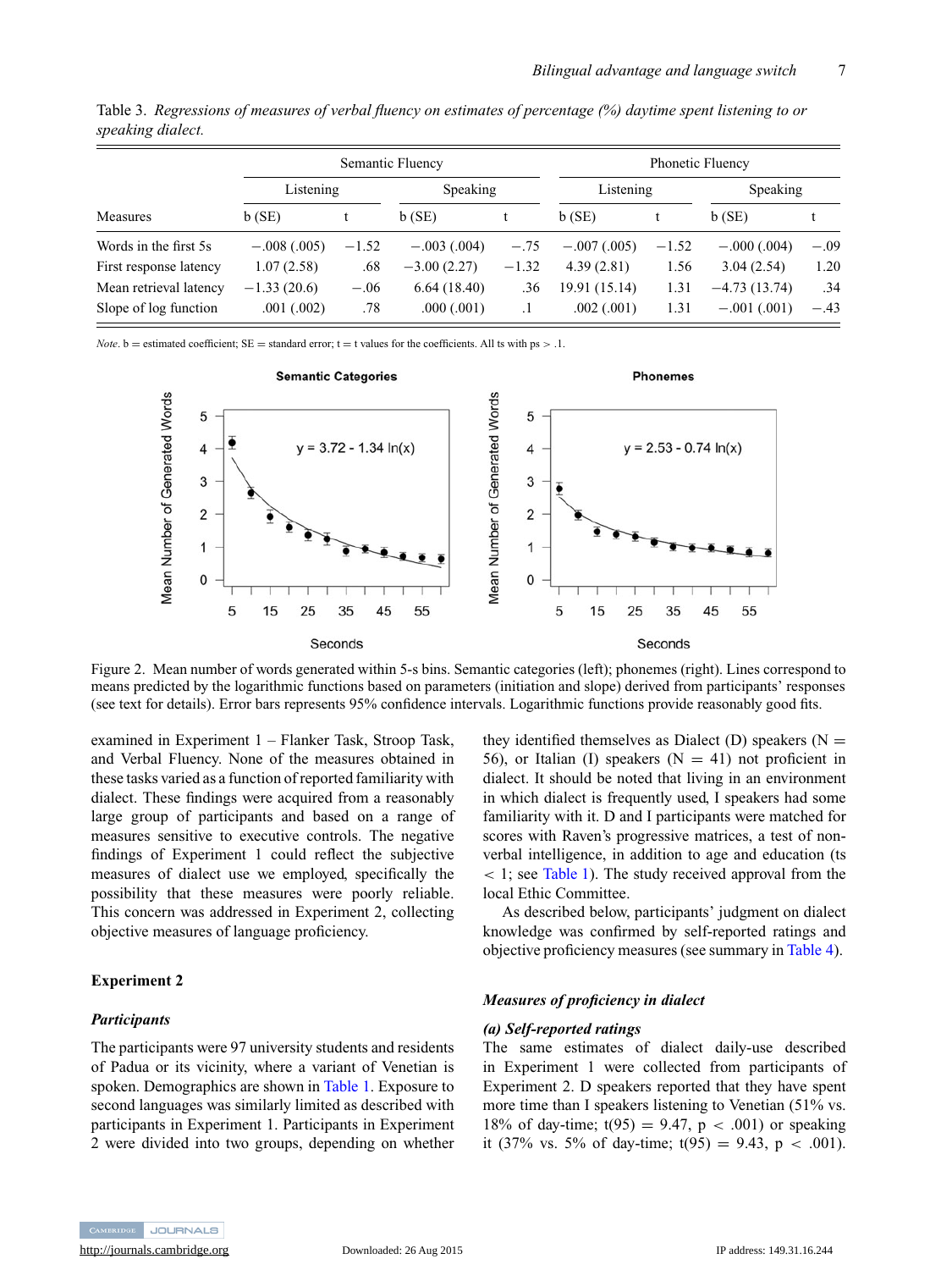<span id="page-8-0"></span>Table 4. *Tests assessing familiarity with dialect. Means (SD).*

| Measures                            | Italian speakers | Dialect speakers           |  |
|-------------------------------------|------------------|----------------------------|--|
| a. Self Reported Ratings            |                  |                            |  |
| % Daytime Experiencing Dialect      |                  |                            |  |
| Listening                           | $18\%$ (13)      | $51\%$ (21) $*$            |  |
| Speaking                            | $5\%$ (9)        | $37\%$ (25) $*$            |  |
| Proficiency in Dialect <sup>a</sup> |                  |                            |  |
| vs. Italian                         | 3.73(2.00)       | $8.00(1.66)$ *             |  |
| vs. Ideal Dialect Speaker           | 2.93(2.14)       | 7.41 $(2.15)$ <sup>*</sup> |  |
| b. Sentence translation             |                  |                            |  |
| % Correct                           | 50\% (17)        | $85\%$ (12) <sup>*</sup>   |  |
| c. Word-picture matching            |                  |                            |  |
| Cognate                             |                  |                            |  |
| % Correct                           | $97\%$ (1)       | $99\%$ (3)                 |  |
| $\mathbf{d}$                        | 3.51(0.40)       | 3.63(.26)                  |  |
| Mean RTs (ms)                       | 1301 (431)       | $897(160)$ *               |  |
| Non cognate                         |                  |                            |  |
| % Correct                           | $66\% (24)$      | $95\%$ (7) <sup>*</sup>    |  |
| d'                                  | 1.78(.93)        | $3.33(.63)$ *              |  |
| d. Spontaneous speech <sup>b</sup>  |                  |                            |  |
| % Speakers Fluent in Dialect        | 1.99(1.22)       | $5.58(1.10)$ *             |  |

<sup>a</sup>Ratings expressed on 10-point scale (1 = completely different; 10 = entirely comparable). <sup>**∗**</sup> *p* < .001.

Participants rated their proficiency in Venetian with respect to (a) their proficiency in Italian, and (b) the proficiency of an ideal Venetian speaker. Ratings were expressed on a 10-point scale  $(1 = "completely different;"$  $10 =$  "entirely comparable"). D speakers differed from I speakers in considering their proficiency in Venetian more comparable to Italian (8.0 vs. 3.7;  $t(95) = 11.46$ ,  $p < .001$ ) or that of an ideal Venetian speaker  $(7.4 \text{ vs. } 2.9; t(95))$  = 10.18,  $p < .001$ ).

#### *(b) Sentence translation*

This task provided the first objective measure of comprehension proficiency in Venetian. We recorded 14 short sentences produced by a native speaker of the variant of Venetian spoken in the Padua area. On average, sentences were 4.7 words long (range: 2–7 words), lasting 1.2 s (range: 0.7–2.1). Sentences either comprised colloquial phrases ("He is under the weather"), or referred to familiar events ("Who is taking care of the kids?"). As illustrated by the examples in [Table 5,](#page-9-0) sentences included both cognate and non-cognate Italian– Venetian words. Participants listened to one sentence at a time, and translated it into Italian. Responses were recorded for scoring purposes. D speakers were able to translate more sentences than I speakers (means: 86% vs.  $50\%$ ;  $t_1(95) = 11.44$ ,  $p < .001$ ;  $t_2(95) = 9.43$ ,  $p < .001$ ). The cognates included in the stimuli probably allowed I

speakers to grasp the gist of some sentences and therefore reach an accuracy (50%) not 'at floor.' The next test was designed to assess whether I speakers' comprehension of dialect words was primarily restricted to cognates.

# *(c) Word-picture matching*

The second objective task of spoken dialect comprehension required matching a spoken Venetian word to the corresponding picture rather than a foil picture. Words were recorded by a native dialect speaker from Padua. 15 words were Italian–Venetian cognates, while the remaining 17 words were non-cognates (see examples in [Table 5\)](#page-9-0). Target and foil pictures were semantically and phonologically unrelated. Pictures were scaled to fit a 250x250 pixels frame and were displayed – randomly, but equally frequently – to the right or left of the fixation point. The distance between a picture midpoint and the fixation point was equal to  $\sim$  4°. A trial started with the display of the fixation point (500 ms), which was followed by the simultaneous presentation of a spoken word and the pictures. The pictures disappeared as soon as participants responded, or after 3 s. Inter-trial interval was set at 500 ms.

D and I speakers responded significantly more accurately to cognate than non-cognate words ( $p < .001$ ). I speakers performed particularly poorly with non-cognates words (66% correct;  $d' = 1.78$ ) and significantly less

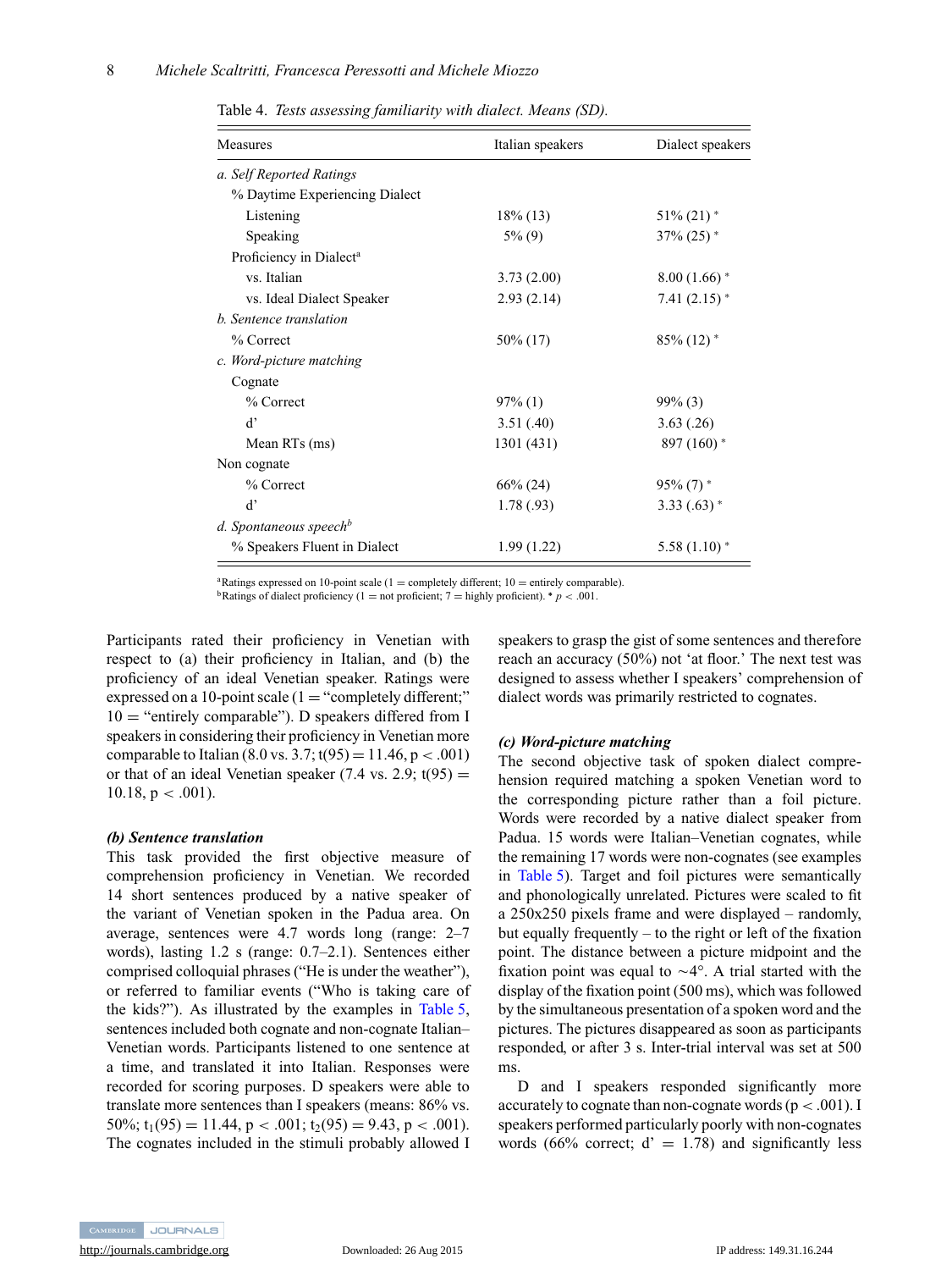| Venetian Stimuli                     | Italian Translation                            |                                 |
|--------------------------------------|------------------------------------------------|---------------------------------|
| [IPA Transcription]                  | [IPA transcription]                            | <b>English Translation</b>      |
| a. Sentences                         |                                                |                                 |
| Chi te tende i putèi?*               | Chi ti tiene i bambini?                        | Who is taking care of the kids? |
| [kɪ tɛ 'tɛnde ɪ pu'teɪ]              | [kɪ tɪ 'tjɛne ɪ bam'bɪnɪ]                      |                                 |
| Go mae na man                        | Mi fa male la mano                             | The hand hurts me               |
| $\lceil$ go' mae na man $\rceil$     | [mi fa 'male la 'mano]                         |                                 |
| Xe tuto incatijà                     | E' tutto aggrovigliato                         | It's all tangled up             |
| [zε 'tuto mkati'ja]                  | $[\epsilon^*$ 'tutto aggrovi $\Lambda$ ' Aato] |                                 |
| Damene un fià                        | Dammene un poco                                | Give me a little of it          |
| ['damene un fja*]                    | ['dammene un 'poko]                            |                                 |
| b. Italian-dialect cognate words     |                                                |                                 |
| $s\grave{e}cio$ ['set[o]             | secchio [sek'kjo]                              | bucket                          |
| $ovi$ [' $ovi$ ]                     | uova ['wova]                                   | eggs                            |
| snàsare [zna'zare]                   | annusare [annu'zare]                           | to sniff                        |
| <i>bała</i> ['bauqa]                 | palla ['palla]                                 | ball                            |
| <i>scała</i> ['skauja]               | scala ['skala]                                 | ladder                          |
| c. Italian-dialect non-cognate words |                                                |                                 |
| criàre [kri'are]                     | piangere ['pjandʒere]                          | to cry                          |
| <i>pirón</i> [pi'ron]                | forchetta [for ketta]                          | fork                            |
| gnaro ['ŋaro]                        | nido ['nɪdo]                                   | nest                            |
| cotoła ['kotouqa]                    | gonna ['gonna]                                 | skirt                           |
| <i>pito</i> ['pito]                  | tacchino [takˈkino]                            | turkey                          |

<span id="page-9-0"></span>Table 5. *Examples of dialect (Venetian) stimuli.*

∗The orthography used here is standardly adopted in Venetian grammars and dictionaries (Marcato & Ursini, 1998).

accurately than D speakers (95% correct;  $d' = 3.33$ ;  $t(45.29) = 7.71$ ,  $p < .001$ ). RTs were analyzed for cognates words, to which both groups responded highly accurately (> 97%). D speakers demonstrated faster RTs than I speakers (898 vs. 1301 ms;  $t(48.08) = 5.71$ , p < .001). Overall, these results confirmed that I speakers' comprehension of dialect words was primarily restricted to cognates – though not proficient, as evidenced by their long response latencies. Results also revealed occasional knowledge of non-cognate words, not surprisingly if we consider that I speakers had a few opportunities to hear dialect (they reported hearing dialect an average of 18% of the time).

#### *(d) Spontaneous speech*

Participants provided a short (2 m) description in Venetian of what they did the previous day. I speakers were encouraged to try anyhow, and were instructed to use Italian if necessary. Descriptions were recorded for scoring purposes. Dialect proficiency was judged by 4 raters using a 7-point scale (1 = not proficient;  $7 =$  highly proficient). I speakers rarely produced entire sentences in Venetian – more typically, they only produced a handful of Venetian words with a heavy 'foreign' accent. I speakers were rated as poorly proficient, while D speakers received high proficiency scores (means: 1.99 vs. 5.58;  $t(95)$  =  $-15.18$ , p < .001).

#### *Summary*

Self-reported ratings and objective measures converged in demonstrating that D and I speakers differed markedly concerning their proficiency in Venetian. D speakers' knowledge of Venetian was primarily confined to cognate words, allowing them to get at best the gist of sentences spoken in Venetian but insufficient, on the production side, to enable them to sustain even a rudimentary conversation in Venetian. In sum, the data from the various tasks confirmed that I speakers were at best 'passive carriers' of a basic dialect lexicon, in this respect differing markedly from D speakers who proficiently used dialect in both comprehension and production.

#### *Flanker Task*

Task procedure and data analyses were as in Experiment 1. Errors and outliers accounted for 1.9% and 2.1% of the responses, respectively (see result summary in [Table 6\)](#page-10-0).

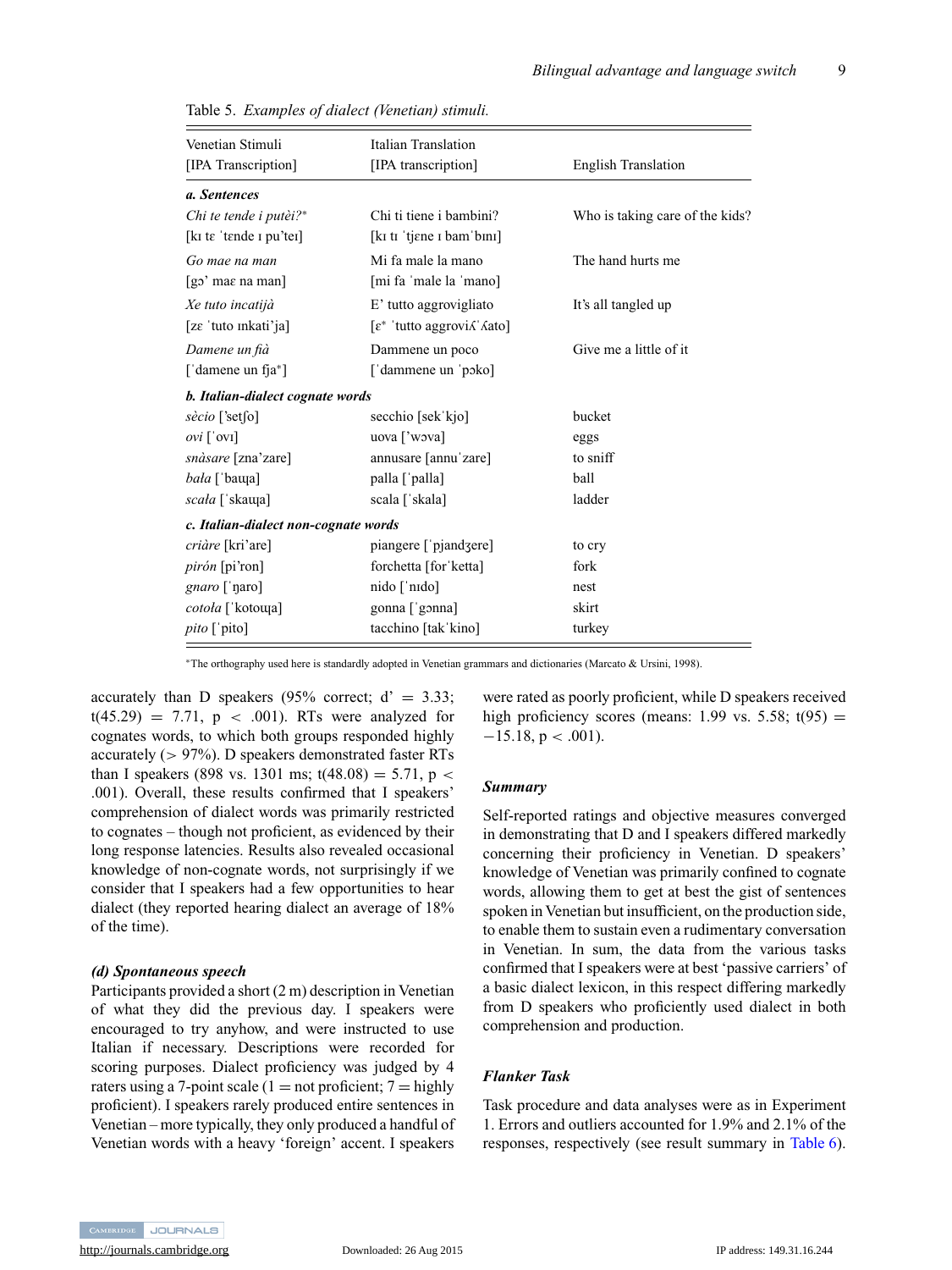|                  | <b>Experimental Conditions</b> |             |          | Congruency Effect         |  |
|------------------|--------------------------------|-------------|----------|---------------------------|--|
| Participants     | Congruent                      | Incongruent | Neutral  | $Incongruent - Congruent$ |  |
| Italian speakers | 467 (10)                       | 545 (9)     | 457(9)   | 79 (4)                    |  |
| Dialect speakers | 458 (11)                       | 546 (13)    | 449 (10) | 89(6)                     |  |

<span id="page-10-0"></span>Table 6. *Mean RTs (SD) in Flanker Task (Exp. 2).*

Correct responses latencies and error rates were entered in a 2 (Stimuli: Congruent vs. Incongruent) x 2 (Speakers: D vs. I) ANOVA. With response latencies, the effect of condition was significant  $(F(1, 95) = 517.16, MSE =$ 640.16,  $p < .001$ ,  $\eta^2 p = .84$ ), reflecting faster responses to congruent (461 ms, 95% CI [446, 477]) than incongruent stimuli (546 ms, 95% CI [529, 562]). Crucially, neither the main effect of Group ( $F < 1$ ), nor the interaction ( $F(1,$ 95) = 1.86, MSE = 640.16, p = .18,  $\eta^2$ <sub>p</sub> = .02) reached significance. Parallel results were obtained with errors: a main effect of flanker condition  $(F(1, 95) = 71.96, p$  $< .001, \eta^2$ <sub>p</sub> = .43), due to more errors with incongruent than congruent stimuli (4.92% vs. 0.3%), but no effect of Group ( $F < 1$ ) or interaction ( $F < 1$ ). In short, these results revealed that D and I speakers were similarly affected by the congruency of the stimuli.

Further analyses were carried out on the responses latencies and error rates of Block 1 ( $N = 96$ ), as in some of the prior studies effects of bilingualism appeared especially within initial trials (Bialystok et al., [2004;](#page-16-0) Costa et al., [2008,](#page-16-0) [2009\)](#page-16-0). The effect of Group and the interaction were not significant ( $ps > .19$ ), a finding demonstrating no effects of dialect even in the most favorable conditions.

#### **Post-hoc analyses**

#### *(a) Subjective vs. objective measures of proficiency*

The use, in Experiment 2, of subjective and objective measures of proficiency enabled us to assess whether participants' self-evaluations were comparably reliable to objective measures of spoken comprehension. [Figure 3](#page-11-0) displays the number of correct dialect-Italian translations plotted against estimated proportion of daytime spent listening to/speaking in dialect. Data are similarly reported in [Figure 3](#page-11-0) for correct matches with non-cognate words and for RTs with cognate words. Objective measures were regressed on self-evaluations score. Both linear and logarithmic models were tested, given the apparent nonlinear relationship across measures. Self-evaluation scores proved to be significant predictors for all the objective measures of dialect proficiency (see [Figure 3\)](#page-11-0). These findings confirm the reliability of the self-ratings we collected, and align with prior findings demonstrating a good concordance between subjective and objective measures of language use (Luo et al., [2010;](#page-17-0) Marian, Blumenfeld & Kaushanskaya, [2007\)](#page-17-0).<sup>1</sup>

#### *(b) Flanker Task: Further regression analyses*

Aggregating the results of the Flanker Task from Experiments 1 and 2, we obtained a large sample of 151 participants varying for their exposure to dialect. Participants' estimates of dialect exposure – a measure proved to be reliable, as we have seen above – served as predictor of responses in the Flanker Task. Estimated time spent speaking or listening to Venetian failed to reach conventional levels of statistical significance when used as predictors of the flanker congruency effect (speaking estimates:  $b = 0.20$ ,  $SE = 0.11$ ,  $t(150) = 1.94$ ,  $p = .054$ ; listening estimates:  $b = 0.20$ ,  $SE = 0.11$ ,  $t(150) = 1.71$ ,  $p = .09$ ; see [Fig. 4\)](#page-12-0). If anything, the trend revealed by these results suggests negative effects of dialect instead of beneficial ones. Results were non-significant when we considered overall response latencies (listening estimates:  $b = -0.10$ , SE = 0.24, t(150) = -.39, p = .69; speaking estimates:  $b = 0.10$ ,  $SE = 0.22$ ,  $t(150) = .43$ ,  $p = .67$ ; [Fig. 4\)](#page-12-0).

#### *(c) Language switching naming task*

An attempt was made to characterize the mechanisms enabling an efficient executive control on lexical retrieval in proficient Venetian speakers. To this end, we examined the costs associated with language switching in naming, that prior research has shown to depend on language proficiency. In their pioneering study, Meuter and Allport [\(1999\)](#page-17-0) found large costs when switching from L2 to L1 in speakers with greater proficiency in L1 than L2, attributing them to a strong inhibition of L1 when L2 is used (but see Finkbeiner, Gollan & Caramazza, [2006,](#page-17-0) for an alternative account). Critically, this account anticipates similar costs in switching between languages



<sup>&</sup>lt;sup>1</sup> Estimates on the use of Italian and dialect were collected not only for adulthood, but also for earlier ages (0-5, 6-10, 11-14, 15-18 years). Results from earlier ages were fully consistent in Experiments 1 and 2 with those obtained using estimates for adult life. Therefore, estimates from none of the age ranges significantly predicted any of the measures of executive functions. We only report in detail results concerning estimates for adult life, as these estimates are allegedly more reliable.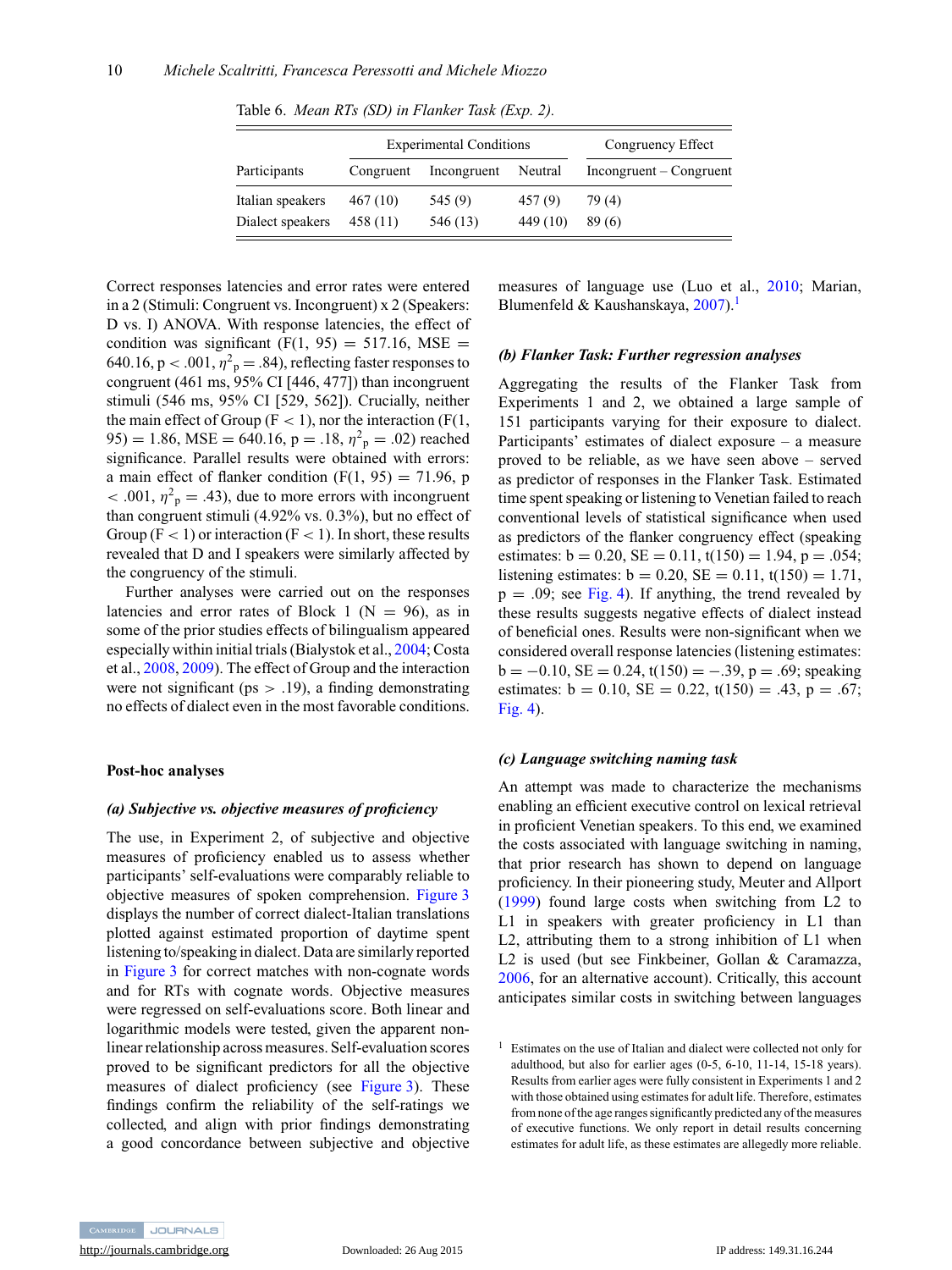<span id="page-11-0"></span>

Figure 3. Responses in tasks assessing proficiency in dialect comprehension (Experiment 2) plotted against subjective ratings of familiarity with dialect (percentage (%) daytime spent listening to dialect (left) or speaking dialect (right)). Dialect sentences correctly translated into Italian (A); Word-picture Matching: correct non-cognate words (B), RTs for cognates (C). Lines represent performance predicted by subjective ratings, estimated using regression procedure. Linear and logarithmic relationships are reported as a function of the results given by a Cox test, where the two relationships were compared. There was a good fit between subjective and objective measures of dialect proficiency.

 $(L1 \rightarrow L2 \text{ vs. } L2 \rightarrow L1)$  when proficiency in L1 and L2 is comparable, a prediction confirmed with balanced Catalan–Spanish speakers (Costa & Santesteban, [2004;](#page-16-0) Costa, Santesteban & Ivanova, [2006\)](#page-16-0). We examined switching costs with our proficient Italian–dialect speakers, anticipating comparable costs in switching between both languages, consistent with their high competence with both languages.

#### *Participants*

20 D speakers of Experiment 2 participated in a languageswitching naming task. These D-speakers were representative of the participant sample of Experiment 2, being matched for age ( $z = 1.44$ ,  $p = .15$ ), education ( $z = -.77$ ,  $p = .44$ ), scores in Raven's progressive matrices ( $z =$  $.67, p = .44$ ), and estimates of daytime spent listening to Venetian ( $z = .65$ ,  $p = .52$ ) or speaking it ( $z = .77$ ,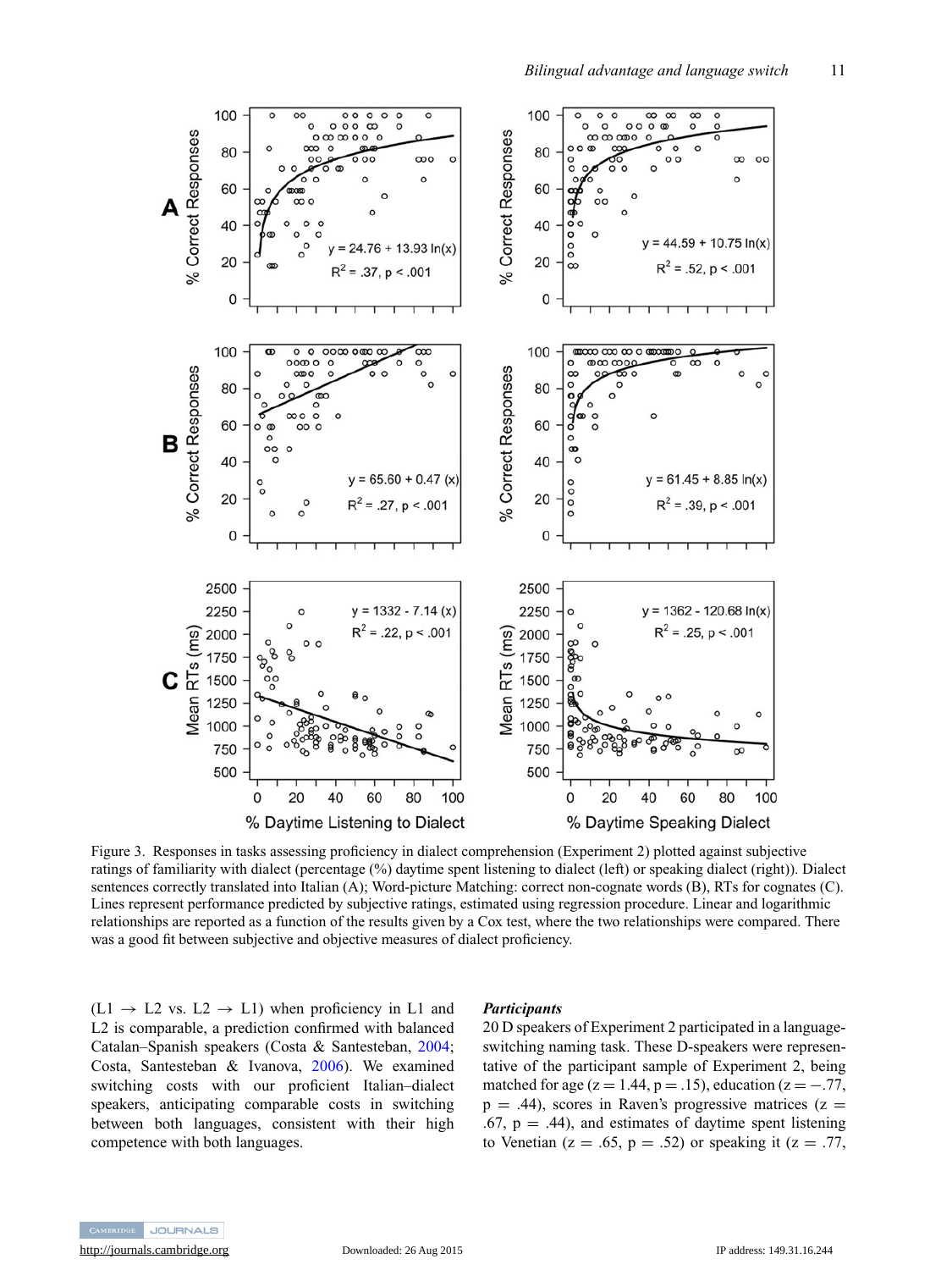<span id="page-12-0"></span>

Figure 4. Congruency effect (A) and global RTs (B) in the Flanker Task against percentage (%) daytime spent listening to dialect (left) or speaking dialect (right). Experiments 1 and 2 combined (152 participants). Solid lines represent the relationship amongst variables estimated via linear regression (see text for details). No significant relationships were found.

 $p = .44$ ). Descriptive measures for these 20 participants are presented in [Table 3.](#page-7-0)

Unlike in the seminal experiment of Meuter and Allport [\(1999\)](#page-17-0), we did not show Arabic digits. We reasoned that digits might introduce a confounding, as they have cognate names in Italian and Venetian. We opted instead for pictures of common objects, as in Costa and Santesteban [\(2004\)](#page-16-0). Fifteen pictures of common objects with non-cognate Italian–Venetian names were selected. Each picture was scaled to fit a 300 x 300 pixels square frame. The color of the frame surrounding the pictures (red or blue) indicated whether Italian or dialect were to be used for naming. The association between colors and languages was counterbalanced across participants. Each picture was shown 20 times, and named equally frequently in Italian and Venetian throughout the 300 trials of the experiment. In 30% of the trials (SWITCH TRIALS), pictures were named in different languages in consecutive trials, while in the remaining 70% of the trials (NON-SWITCH TRIALS) language did not change. Pictures were displayed until the onset of a spoken response, and the inter-trial interval was set at 1150 ms. Pictures were pseudo-randomly presented – three intervening trials should separate the repetition of a given picture. During the familiarization that preceded the experiment proper, participants named the pictures both in Italian and Venetian. Stimulus presentation was controlled by DMDX software (Forster & Forster, [2003\)](#page-17-0). CheckVocal software (Protopapas, 2007) was used for response recording, and offline control of response latencies as well as measuring of onset latencies.

# *Results*

Errors (7.0%) and outliers (1.7%) were removed from analyses. A 2 (Language: Italian vs. Venetian) x 2 (Trial: Switch vs. Non-switch) ANOVA was conducted on RT to correct responses. The main effect of Trial was significant  $(F(1, 19) = 35.52, p < .001, MSE = 1537.09, \eta^2_p = .65)$ resulting from slower responses in switch relative to non-switch trials, as shown in [Figure 5.](#page-13-0) The lack of a main effect of Language  $(F < 1)$  revealed naming responses comparably fast in Italian and Venetian. Furthermore, the non-significant interaction  $(F < 1)$  demonstrated similar costs in Italian (56 ms, 95% CI [27, 85]) and Venetian (48 ms, 95% CI [19, 78]). Together, the latter two results make a strong case that our participants exhibited a level of executive control on language that paralleled the one demonstrated by well-balanced bilinguals (Costa & Santesteban, [2004;](#page-16-0) Costa et al., [2006\)](#page-16-0).

#### **General Discussion**

The variability of the bilingual experience raises a significant challenge to research on bilingualism, whose most compelling objective becomes describing the sources of such variability. We addressed this question by investigating the role of language switching, adopting a comparative approach in which we contrasted

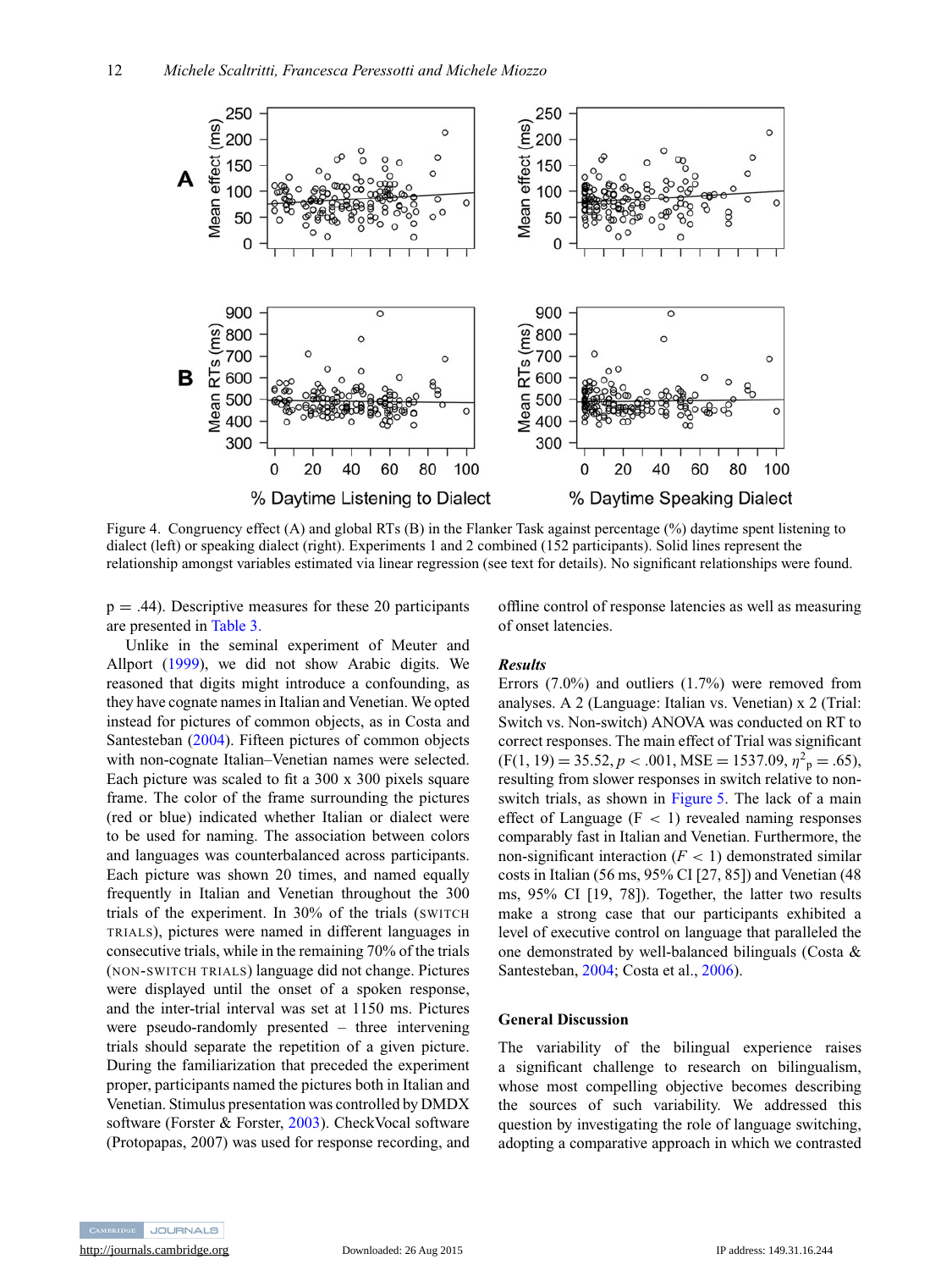<span id="page-13-0"></span>

Figure 5. Picture-naming responses (RTs) varying for language (Italian vs. dialect) and whether or not language changed between consecutive trials (switch vs. non-switch trials). Error bars represent standard error of the mean. The comparable switching costs in Italian (56 ms) and dialect (48 ms) indicate proficient control in both languages.

Italian–dialect speakers to Catalan–Spanish speakers. The latter encounter more opportunities of language switching and demonstrated improved cognitive control (Costa et al., [2008,](#page-16-0) [2009\)](#page-16-0). No evidence of improved cognitive control appeared with Italian–dialect speakers in the Flanker Task that yielded bilingual facilitation with Catalan– Spanish speakers. Effects of dialect were not observed in Experiment 1, using a design particularly suited to reveal effects of multilingual use graded by familiarity. Nor were effects observed in Experiment 2, where the performance of proficient Italian–dialect speakers was in all respects indistinguishable from that of Italian speakers with limited knowledge of dialect resulting from a primarily passive exposure to a dialect-speaking environment. The contrasting pattern of results observed between these groups of speakers could be explained by differences in language switching, apparently more common in the more fluid, and less rigidly separated linguistic context in which Catalan–Spanish speakers are immersed. If opportunities of language switching represent one of the primary variables driving linguistic effects on executive control, effects should appear with Catalan–Spanish speakers rather than with speakers using Italian dialects in limited contexts. In line with this explanation, it could be proposed that opportunities of language switching might also affect mechanisms of executive control involved in the Stroop Task and the Fluency Task, in which we also failed to observe effects of dialect use (Experiment 1). It should be noted that while Italian–dialect speakers and Catalan–Spanish bilinguals differed for opportunities of language switching, they were equally proficient in both of their languages. Switching costs of comparable magnitude between languages – the hallmark of balanced proficiency – were found with Catalan–Spanish bilinguals (Costa & Santesteban, [2004;](#page-16-0) Costa et al., [2006\)](#page-16-0) and replicated with Italian–dialect speakers (Experiment 2). While these results rule out that proficiency could explain the contrasting performance of these two groups of speakers in the Flanker Task, they further suggest that high proficiency is unlikely to be one of the primary sources of the effects of bilingualism on executive control.

As observed by many researchers (e.g., Hilchey & Klein, [2011;](#page-17-0) Kroll & Bialystok, [2013\)](#page-17-0), it could be difficult to demonstrate effects of bilingualism by testing young bilingual adults who are at the peak of their cognitive abilities. In line with this idea, effects of bilingualism on executive functions have been found in populations with reduced cognitive resources relative to young adults, including children (e.g., Carlson & Meltzoff, [2008;](#page-16-0) Poarch & van Hell, [2012\)](#page-17-0), elderly (Bialystok et al., [2004,](#page-16-0) [2006,](#page-16-0) [2008a](#page-16-0); Salvatierra & Rosselli, [2011\)](#page-18-0), and individuals with cognitive deficits induced by dementias (Bialystok et al., [2009,](#page-16-0) [2012\)](#page-16-0). These results raise the possibility that effects of dialect use on cognitive processes could be visible especially in these populations. The only study with Italian–dialect children (Lauchlan et al., [2012\)](#page-17-0) confirmed this prediction, and indeed these children outperformed monolingual, Italian speaking children in several tasks, including those tapping executive control. Interestingly, this study also revealed a reduced advantage for Italian–dialect children compared to English–Gaelic children. This asymmetry parallels the discrepancies we

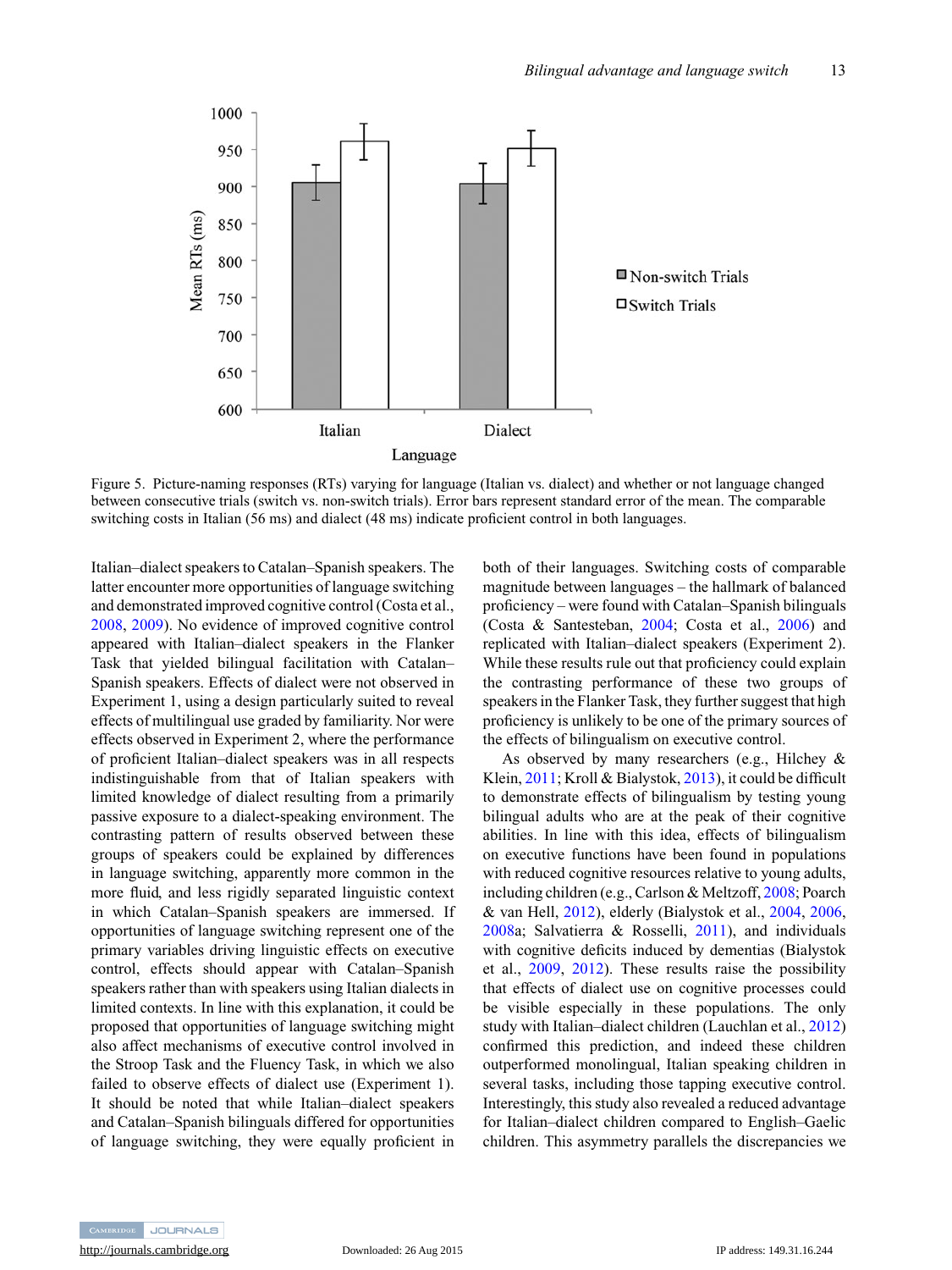found between Italian–dialect adults and Catalan–Spanish adults, and altogether the results from children and young adults suggest a graded effect of bilingualism, possibly modulated by opportunities of language switching. A systematic investigation is needed to characterize the effects of dialect use across the life span, in order to understand whether these effects are consistently reduced as compared to those of bilinguals experiencing more frequent language switching. This is crucial also for determining why we failed to observe effects of dialect use with young adults. Reliable effects at other ages would strongly suggest that effects of dialect use are present in young adults (albeit difficult to detect), rather than completely absent.

The hypothesis that the contrasting findings between Catalan–Spanish bilinguals and Italian–dialect speakers stem from differences in language-switching opportunities provides the basis for potentially explaining other failures to find effects of bilingualisms in tasks related to executive control. Effects might not be visible when frequent opportunities to change from one language to another are lacking, a condition characteristic of bilingual experiences in which each language is typically confined to specific contexts. It is difficult to assess the impact of reduced frequencies of language switching in previous studies, especially because in most of them bilinguals were not homogeneous in terms of spoken language, likely nor for linguistic contexts. Nevertheless, one could reasonably suspect that opportunities of language switching were not very common for some of the participants in bilingual studies conducted in Englishspeaking countries (e.g., US and UK). Their non-English languages were likely to be acquired from immigrant parents and used especially in the family, but rarely in public contexts. The fact that these are non-dominant languages in public and formal contexts limits not only their use, but also opportunities of mixing them with English. These limitations parallel those experienced by Italian–dialect speakers, and could have weakened the effects of bilingualism on executive control. These considerations are also relevant for interpreting other findings showing no effects of bilingualism (Paap et al., [2014\)](#page-17-0). Far from implying that such effects are nonexistent, they suggest that effects are more visible in certain conditions (e.g., when language switching is common, or cognitive resources are reduced).

Like most prior studies on the consequences of bilingualisms on executive control (Kroll & Bialystok, [2013\)](#page-17-0), our investigation is limited in falling short of providing clear answers to the questions about ontogeny of adaptive changes in executive control, and what processes are specifically affected by bilingualism. Despite these limitations, our results underscore the importance of language switching. Furthermore, they suggest a link with executive mechanisms implicated in

monitoring the conditions requiring response changes, as well as with mechanisms responsible for implementing efficient response changes. Nevertheless, more specific conclusions can be drawn from our replication of the switching task by Meuter and Allport [\(1999\)](#page-17-0). The ability to change language across naming trials has been viewed as depending on inhibiting one language in order to reduce interference. In addition, comparable switching costs between languages have been regarded as a trademark of high proficiency in both languages (Costa & Santesteban, [2004\)](#page-16-0). Switching from Italian to dialect was equally costly as switching from dialect to Italian. These findings replicated those obtained in Catalan–Spanish speakers, who showed comparable costs when switching from Catalan to Spanish, and from Spanish to Catalan. Despite these similarities in switching costs – and allegedly on the functioning of inhibitory mechanisms – Italian–dialect speakers differed from Catalan–Spanish bilinguals for not demonstrating advantages in executive control in the Flanker task. This co-occurrence of converging results (in the switching task) and contrasting results (in the Flanker Task) makes it unlikely that a life-long experience in juggling multiple languages would improve inhibitory mechanisms outside of language tasks. This conclusion converges with other data that appear to rule out effects of bilingualism on inhibitory mechanisms that are part of executive control (Colzato et al., [2008;](#page-16-0) Costa et al., [2009;](#page-16-0) Hilchey & Klein, [2011\)](#page-17-0). For example, such data were obtained in the Flanker Task. It is difficult to reconcile the finding of bilingual advantage in congruent trials with the hypothesis of improved inhibition – this hypothesis anticipates an advantage in incongruent trials only.

We have assumed that speaking Italian dialects and Italian is in all respects equivalent to speaking two languages (e.g., English–French). Linguists proposed this equivalence primarily on the basis of the intelligibility criterion (Berruto, [1997;](#page-16-0) Giacalone Ramat, [1995;](#page-17-0) Mioni & Arnuzzo Lansweert, [1979;](#page-17-0) Savoia, [1997\)](#page-18-0), according to which distinct languages are mutually unintelligible. To the extent that Italian dialects and Italian are unintelligible, they should be considered as distinct languages. Our data provide psycholinguistic validity to this claim. The finding that Italian–dialect speakers showed switching costs of comparable magnitude to those of proficient Catalan– Spanish bilinguals suggests strong similarities in the word production mechanisms recruited by dialect speakers and bilinguals. This conclusion could be extended to other dialects that are unintelligible with respect to the 'standard' language (e.g., for dialects in Europe, see Auer, [2005\)](#page-16-0). Although the experiences of dialect speakers and bilinguals demonstrate many similarities, they also differ in noticeable respects. The exclusion from formal settings, and the lack of formal education and a written code are among the primary features making the experience of dialect speakers not just

CAMBRIDGE JOURNALS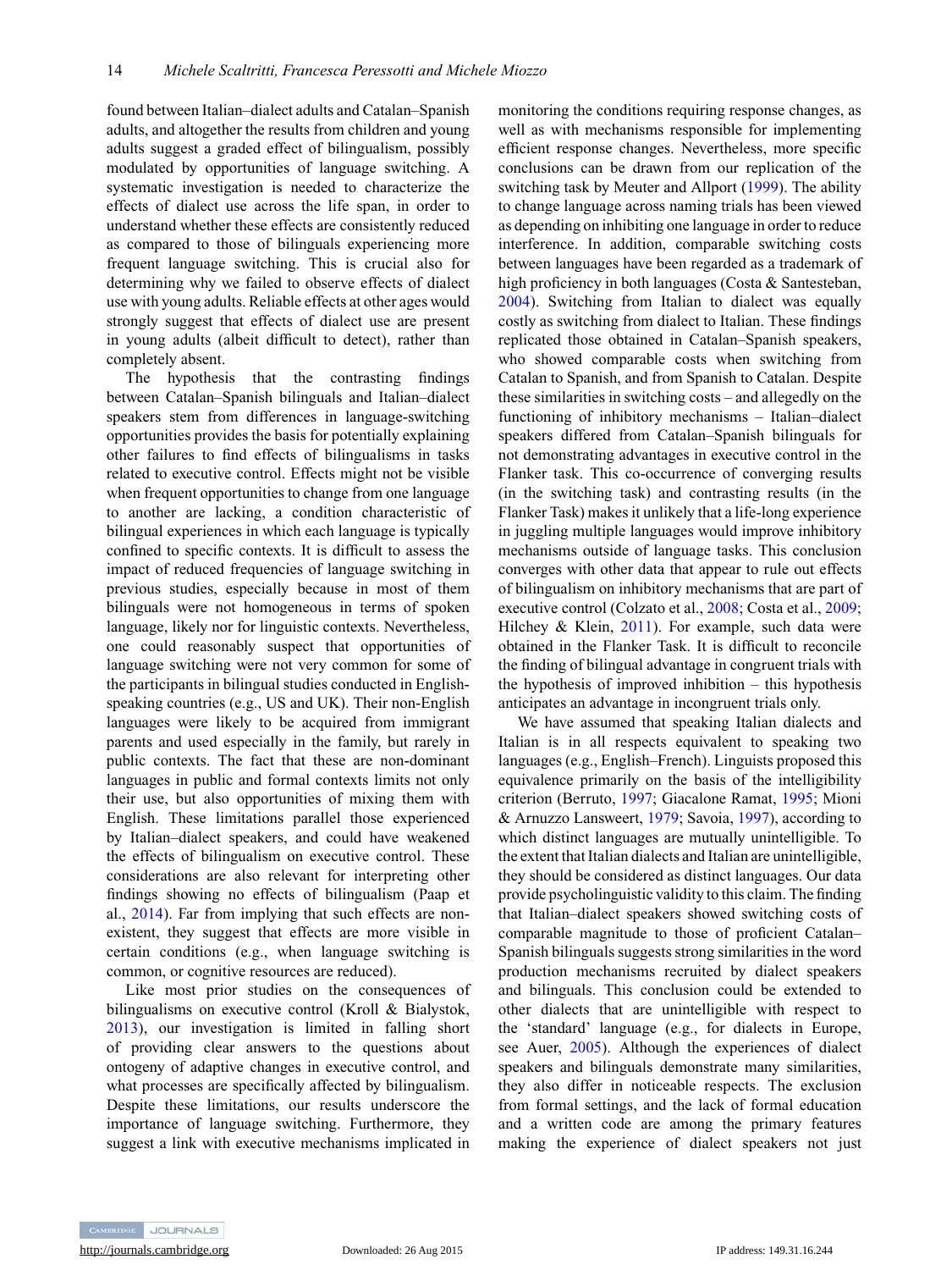sociolinguistically but possibly also neurocognitively unique. This uniqueness demands that the specifics of dialect experience be carefully considered while investigating the neurocognitive underpinnings of such experience. This point is underscored by our data, which revealed some of the consequences of the lack of language-switching opportunities that characterize dialect use. On the other hand, the uniqueness of the dialect experience could represent an important opportunity for bilingual research. By occupying a distinct region in the multidimensional space representing bilingualism, dialects may provide an interesting case to which other bilingual experiences could be compared. In so doing, we might have a better grasp at how variability in bilingual experience shapes neurocognitive mechanisms – perhaps, the most challenging question that research on bilingualisms is currently facing.

# **Appendix. Italian dialects: Linguistic and sociolinguistic features**

The distinction between language and dialect is notoriously fuzzy (Chambers & Trudgill, [1998\)](#page-16-0) to the extent that what some consider a dialect, others view as a language. Despite these definitional difficulties, dialects typically share some common features, including the lack of an established written tradition and formal linguistic education (Auer, [2005\)](#page-16-0). This holds true for Italian dialects, a variety of Romance languages each spoken in distinct Italian regions (Giacalone Ramat, [1995;](#page-17-0) Maiden, [1995;](#page-17-0) Mioni & Arnuzzo Lansweert, [1979;](#page-17-0) Savoia, [1997\)](#page-18-0). Written texts are predominantly in Italian, which is also the subject of formal linguistic education. In part as a consequence of these features, Italian dialects are typically excluded from formal contexts – from schools, to public offices, to public gatherings. Furthermore, their markedly regional distribution prevents them from being used in national media or with people outside of the region, thus limiting their use to spoken conversations with people whose knowledge of dialect is certain or probable.

Modern Italian dialects form a geographical continuum, such that cross-dialect similarities reduce with geographical distance, and dialects from different regions become mutually unintelligible (Berruto, [1997;](#page-16-0) Maiden [1995;](#page-17-0) Muljačić, [1997;](#page-17-0) Savoia, [1997\)](#page-18-0). Comparable degrees of unintelligibility exist between dialects and Italian, historically based on the Florentine dialect. The structural differences between Italian and dialects have been regarded as similar in scale to those between Italian and other genetically related languages (e.g., Spanish), which led researchers to equate the experience of Italian– dialect speakers to that of bilinguals (Berruto, [1997;](#page-16-0) Giacalone Ramat, [1995\)](#page-17-0). Differences among dialects, as well as between dialects and Italian, are not limited to the lexicon, expanding to syntax and phonology. This point can be illustrated by comparing Italian and Venetian, the Northeastern dialect spoken in Venice and the nearby region (Ferguson, [2007;](#page-17-0) Maiden, [1995;](#page-17-0) Tuttle, [1997a\)](#page-18-0) that was examined in the present investigation. Syntactic differences appear with clitics, subordinate clauses, auxiliary verbs, question formation and negation, just to mention a few (Benincà & Cinque, [2014;](#page-16-0) Cardinaletti & Ripetti, [2010;](#page-16-0) Cennamo & Sorace, [2007;](#page-16-0) Maiden, [1995;](#page-17-0) Poletto, [2000\)](#page-17-0). Their phoneme repertoires differ: the velar nasal consonant  $/n/$  and the lenited  $1/(n/$ ) occur only in Venetian, while consonant germination appears in Italian but not in Venetian (Giannelli & Cravens, [1997;](#page-17-0) Maiden, [1995;](#page-17-0) Tuttle, [1997a;](#page-18-0) [1997b\)](#page-18-0). Further differences relate to phonological grammar, as indicated by phonotactic variations (e.g., only Venetian allows consonants to appear in word ending in a variety of contexts). Noncognate words, representing the most divergent lexical discrepancies, tend to be more common among words used in familiar, informal settings (Sobrero, [1997\)](#page-18-0). Words from more formal lexica are generally borrowings from Italian and, like other cognates imported from Italian, are subjected to phonological changes to conform to Venetian phonological grammar (e.g., consonant degemination: Italian bɛkko [beak]  $\rightarrow$  Venetian bɛko) (Berruto, [2005;](#page-16-0) Sobrero, [1997\)](#page-18-0). Diachronically, this process of word borrowing and phonological adjustment has permitted a continuous enrichment of the Venetian lexicon. Crucially, it also enables individual speakers to carry out conversations on every topic entirely in Venetian, which in turn engenders an appreciable amount of overlap between Venetian and Italian (Berruto, [1997;](#page-16-0) Giacalone Ramat, [1995\)](#page-17-0). Diglossia, which implies a dichotomization between high and low language registers (Ferguson, [1959\)](#page-17-0), has been viewed as inadequate for fully describing this situation. Alternative notions – macrodiglossia (Trumper, [1989\)](#page-18-0), dilalia (Berruto, [1997\)](#page-16-0) – have been proposed to describe the sociolinguistics of Italian–dialect use.

According to the most recent national census (2012; ISTAT, [2014\)](#page-17-0), 39% of 18–24-year-old Italians use dialect in the family, 33% with friends. Outside of the circle of family and friends, however, percentage of dialect use drops substantially (9%) and Italian is normative. The lack of dialect use in more formal contexts was confirmed by ratings we collected from university students  $(N = 30)$  who self-reported to be proficient dialect (Venetian) speakers. Asked how often they used dialect in a public office, in class or with lecturers, or when addressing a stranger ("never," "rarely," "sometimes," "often," or "regularly") 87% of them indicated "never." The demographics and characteristics of Italian–dialect use constrain the typology and frequency of language switching (Alfonzetti, [1998;](#page-16-0) Berruto, [1997;](#page-16-0) Giacalone Ramat, [1995\)](#page-17-0). While Italian-to-dialect switching is virtually impossible in settings where only Italian is

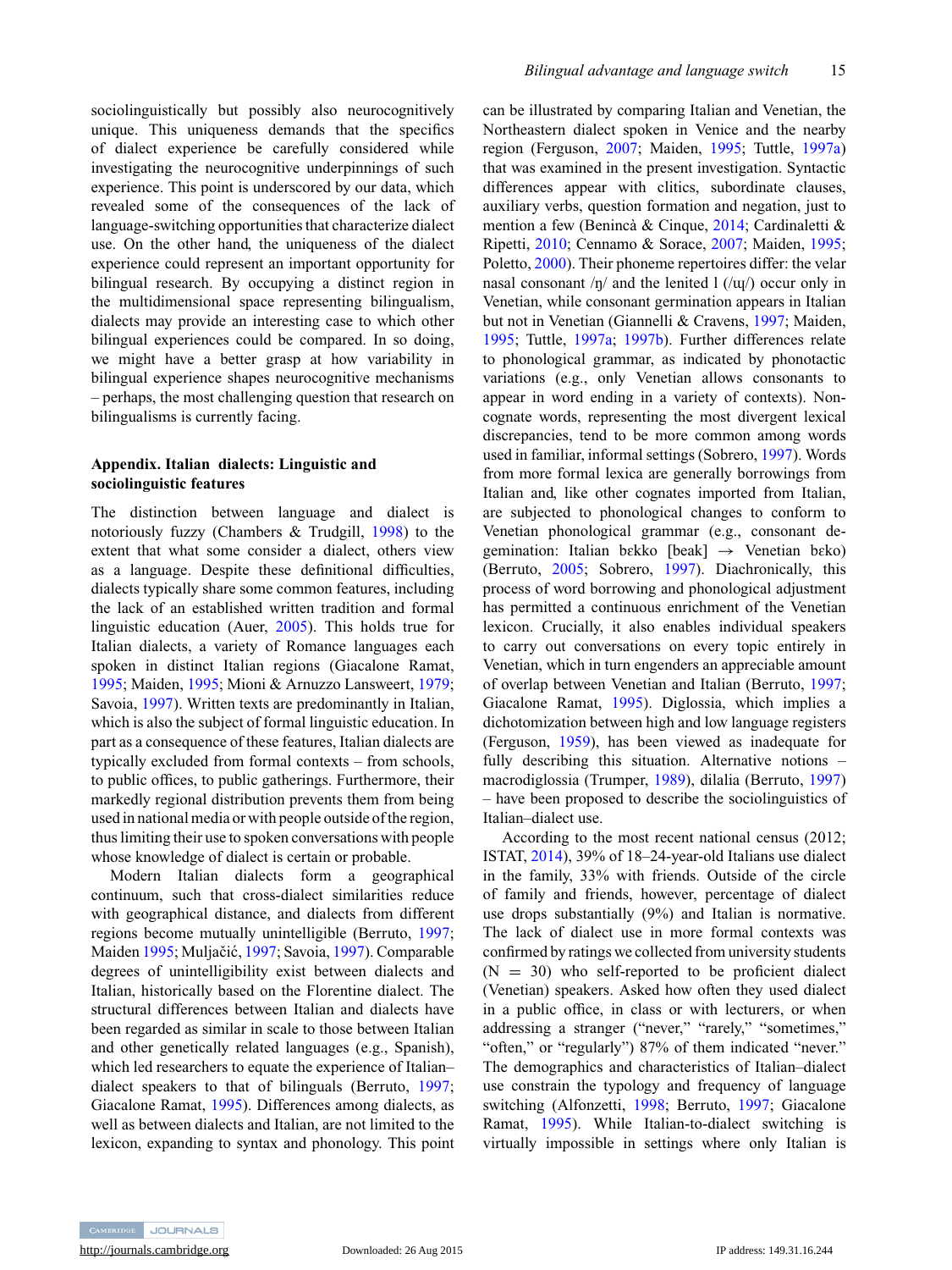<span id="page-16-0"></span>allowed (e.g., public contexts), it is further limited to circumstances in which interlocutors are dialect speakers, themselves forming a minority linguistic community. An additional limiting factor is that Italian-to-dialect switching typically involves tag switches (deictics, pragmatic locutions, or forms that have penetrated into Italian), which serve stylistic purposes and are primarily used to create contrast (Giacalone Ramat, [1995\)](#page-17-0). On the other hand, dialect-to-Italian switching should not occur frequently either, if dialect use is generally permissible only with other fluent dialect speakers, and dialect can be used in a wide range of topics.

## **References**

- Alfonzetti, G. (1998). The conversational dimension in codeswitching between Italian and dialect in Sicily. In P. Auer (Ed), *Code-switching in conversation* (pp. 180–211). London: Routledge.
- Auer, P. (2005). Europe's sociolinguistic unity, or: A typology of European dialect/standard constellations. In Delbecque, N., van der Auwera, J., & Geeraerts, D. (Eds), *Perspectives on variation*. (pp. 7–42). Berlin/New York: Mouton de Gruyter.
- Benincà, P., & Cinque, G. (2014). Kind-defining relative clauses in the diachrony of Italian. In P. Benincà, A. Ledgeway, & N. Vincent (Eds.), *Diachrony and dialects: Grammatical change in the dialects of Italy*. New York: Oxford University Press.
- Berruto, G. (1997). Code-switching and code-mixing. In M. Maiden, & M. M. Parry (Eds), *The dialects of Italy* (pp. 394–400). London: Routledge.
- Berruto, G. (2005). Dialect/standard convergence. Mixing, and models of language contact: the case of Italian. In P. Auer, F. Hinskens, & P. Kerswill (Eds.), *Dialect change: Convergence and divergence in European languages* (pp. 81–95). Cambridge: Cambridge University Press.
- Bialystok, E. (2006). Effect of bilingualsim and computer video game experience on the Simon task. *Canadian Journal of Experimental Psychology, 60*, 68–79.
- Bialystok, E., Craik, F. I. M., Grady, C., Chau, W., Ishii, R., Gunji, A., & Pantev, C. (2005). Effect of bilingualism on cognitive control in the Simon task: Evidence from MEG. *NeuroImage, 24*, 40–49.
- Bialystok, E., Craik, F. I. M., Green, D. W., & Gollan, T. H. (2009). Bilingual minds. *Psychological Sciences in the Public Interest, 10*, 89–129.
- Bialystok, E., Craik, F. I. M., Klein, R., & Viswanathan, M. (2004). Bilingualism, aging, and cognitive control: evidence form the Simon task. *Psychology and Aging, 19*, 290-303.
- Bialystok, E., Craik, F., & Luk, G. (2008a). Cognitive control and lexical access in younger and older bilinguals. *Journal of Experimental Psychology: Learning, Memory, and Cognition, 34*, 859–873.
- Bialystok, E., Craik, F., & Luk, G. (2008b). Lexical access in bilinguals: Effects of vocabulary size and executive control. *Journal of Neurolinguistics, 21*, 522–538.
- Bialystok, E., Craik, F. I., & Luk, G. (2012). Bilingualism: consequences for mind and brain. *Trends in Cognitive Sciences*, *16*, 240–250.
- Bialystok, E., Craik, F. I. M., & Ryan, J. (2006). Executive control in a modified antisaccadic task: effects of aging and bilingualism. *Journal of Experimental Psychology: Learning, Memory, and Cognition, 32*, 1341–1354.
- Bialystok, E., & DePape, A.-M. (2009). Musical expertise, bilingualism, and executive functioning. *Journal of Experimental Psychology. Human Perception and Performance, 35*, 565–574.
- Bialystok, E., Martin, M. M., & Viswanathan, M. (2005). Bilingualism across the lifespan: the rise and fall of inhibitory control. *International Journal of Bilingualism, 9*, 103–119.
- Cardinaletti, A., & Ripetti, L. (2010). Prolitic vs. enclitic pronouns in northern Italian dialects and the null-subject parameter. In R. D'Alessandro, A. Ledgeway, & I. Roberts (Eds.), *Syntactic variation: The dialects of Italy* (pp. 119– 134). Cambridge: Cambridge University Press.
- Cennamo, M., & Sorace, A. (2007). Unaccusativity at the syntaxlexicon interface: Evidence from Paduan. In R. Aranovic (Ed.), *Split auxiliary system: A cross-linguistic perspective* (pp. 65–100). Amsterdam: Benjamins
- Carlson, S. M., & Meltzoff, A. N. (2008). Bilingual experience and executive functioning in young children. *Developmental Science, 11*, 282–298.
- Chambers, J. K., & Trudgill, P. (1998). *Dialectology*. Cambridge: Cambridge University Press.
- Colzato, L. S., Bajo, M. T., van den Wildenberg, W., Paolieri, D., Nieuwenhuis, S., & La Heij, W., & Hommel, B. (2008). How does bilingualism improve executive control? A comparison of active and reactive inhibition mechanisms. *Journal of Experimental Psychology: Learning, Memory, and Cognition, 34*, 302–312.
- Costa, A., Hernández, M., Costa-Faidella, J., & Sebastián-Galles, N. (2009). On the bilingual advantage in conflict processing: Now you see it, now you don't. *Cognition, 113*, 135–149.
- Costa, A., Hernández, M., & Sebastián-Galles, N. (2008). Bilingualism aids conflict resolution: Evidence from the ANT task. *Cognition, 106*, 59–86.
- Costa, A., & Santesteban, M. (2004). Lexical access in bilingual speech production: Evidence from language switching in highly proficient bilinguals and L2 learners. *Journal of Memory and Language, 50*, 491–511.
- Costa, A., Santesteban, M., & Ivanova, I. (2006). How do highly-proficient bilinguals control their lexicalization process? Inhibitory and language-specific selection mechanisms are both functional. *Journal of Experimental Psychology: Learning, Memory and Cognition, 32*, 1057–1074.
- de Bruin, A., Treccani, B., & Della Sala, S. (2015). Cognitive advantage in bilingualism: An example of publication bias? *Psychological Science, 26*, 99–107.
- Emmorey, K., Luk, G., Pyers, J. E., & Bialystok, E. (2009). The source of enhanced cognitive control in bilinguals: Evidence from bimodal bilinguals. *Psychological Science, 19*, 1201–1206.



<http://journals.cambridge.org> Downloaded: 26 Aug 2015 IP address: 149.31.16.244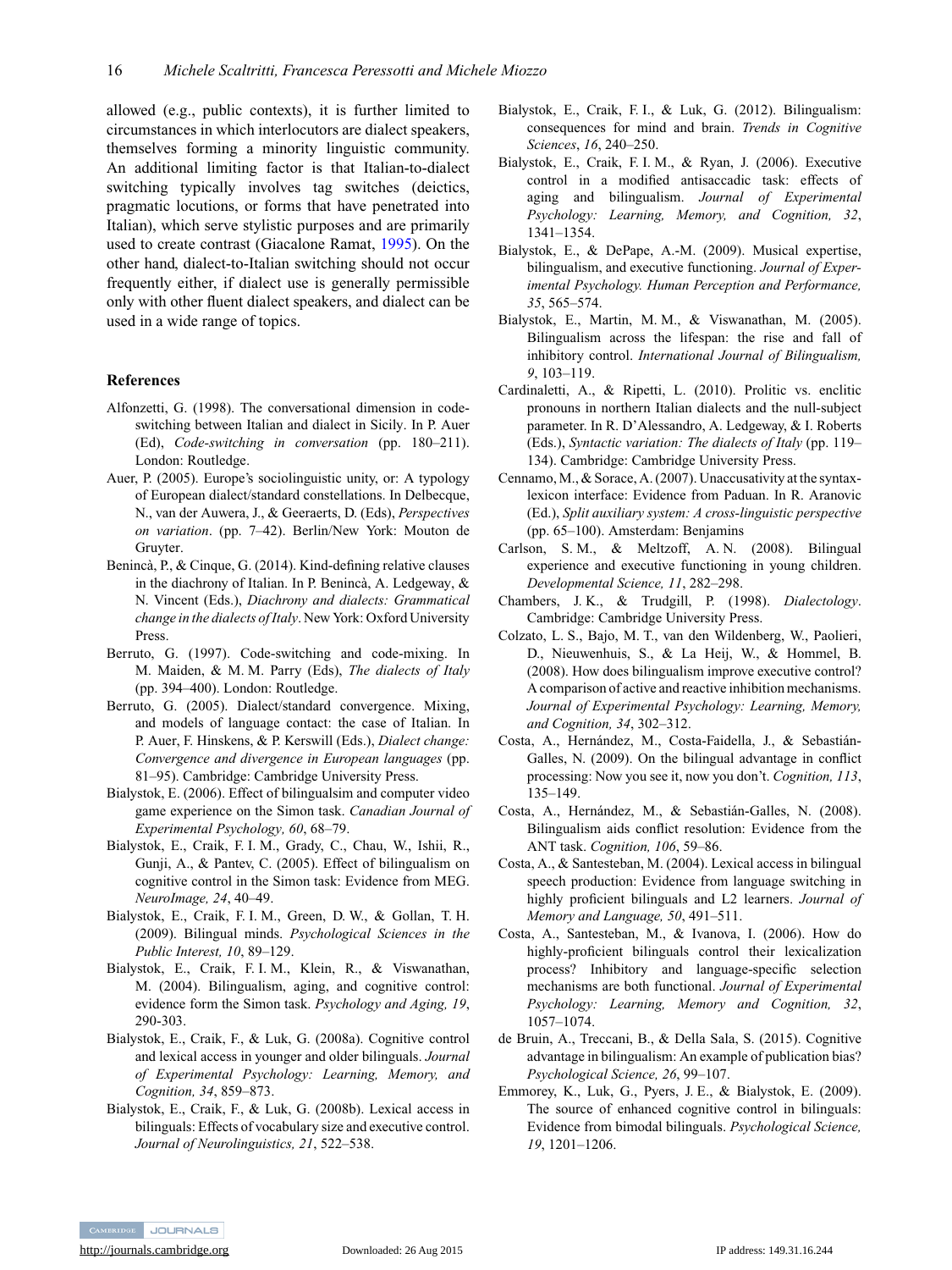<span id="page-17-0"></span>Eriksen, B. A., & Eriksen, C. W. (1974). Effects of noise letters upon the identification of a target letter in a nonsearch task. *Perception and Psychophysics, 16*, 143–149.

- Ferguson, R. (2007). *A linguistic history of Venice*. Florence: L. S. Olschki.
- Finkbeiner, M., Gollan, T. H., & Caramazza, A. (2006). Lexical access in bilingual speakers: What's the (hard) problem? *Bilingualism: Language and Cognition*, *9*, 153–166.
- Forster, K. I., & Forster, J. C. (2003). DMDX: A Windows display program with millisecond accuracy. *Behavior Research Methods, Instruments & Computers, 35*, 116– 124.
- Giacalone Ramat, A. (1995). Code-switching in the context of dialect/standard language relations. In L. Milroy, & P. Muysken (Eds.), *One speaker, two languages* (pp. 45– 67). Cambridge: Cambridge University Press.
- Giannelli, L., & Cravens, T. D. (1997). Consonantal weakening. In M. Maiden, & M. M. Parry (Eds), *The dialects of Italy* (pp. 32–40). London: Routledge.
- Gollan, T. H., Montoya, R. I., & Werner, G. A. (2002). Semantic and letter fluency in Spanish-English bilinguals. *Neuropsychology, 16*, 562–576.
- Green, D. W. (1998). Mental control of the bilingual lexicosemantic system. *Bilingualism: Language and Cognition, 1*, 67–81.
- Hakuta, K. (1986). *Mirror of language: The debate on bilingualism*. New York: Basic Books.
- Hilchey, M. D., & Klein, R. M. (2011). Are there bilingual advantages on nonlinguistic interference tasks? Implications for the plasticity of executive control processes. *Psychological Bulletin and Review, 18*, 625– 658.
- ISTAT, National Institute for Statistics Italy (2014). *L'uso della lingua Italiana, dei dialetti e di altre lingue in Italia*. [http://www.istat.it.](http://www.istat.it)
- Kormi-Nuori, R., Moradi, A., Moradi, S., Akbari-Zardkhaneh, S., & Zahedian, H. (2012). The effect of bilingualism on letter and category fluency tasks in primary school children: Advantage or disadvantage? *Bilingualism: Language and Cognition, 15*, 351–364.
- Kousaie, S., & Phillips, (2012). Ageing and bilingualism: Absence of a "bilingual advantage" in Stroop interference in a nonimmigrant sample. *The Quarterly Journal of Experimental Psychology, 65*, 356–369.
- Kroll, J. F., & Bialystok, E. (2013). Understanding the consequences of bilingualism for language processing and cognition. *Journal of Cognitive Psychology, 25*, 497–514.
- Lauchlan, F., Parisi, M., & Fadda, R. (2012). Bilingualism in Sardinia and Scotland: Exploring the cognitive benefits of speaking a 'minority' language. *International Journal of Bilingualism, 17*, 43–56.
- Luo, L., Luk, G., & Bialystok, E. (2010). Effect of language proficiency and executive control on verbal fluency performance in bilinguals. *Cognition, 114*, 29–41.
- Maiden, M. (1995). *A linguistic history of Italian*. Harlow: Longman.
- Marian, V., Blumenfeld, H. K., & Kaushanskaya, M. (2007). The language experience and proficiency questionnaire (LEAP-Q): Assessing language profiles in bilinguals and

multilinguls. *Journal of Speech Language and Hearing Research, 50*(*4*), 940–967.

- Meuter, R. F. I., & Allport, A. (1999). Bilingual language switching in naming: Asymmetrical costs of language selection. *Journal of Memory and Language, 40*, 25–40.
- Mioni, A., & Arnuzzo Lansweert, A. M. (1979). Sociolinguistics in Italy.*International Journal of the Sociology of Language, 21*, 81–107.
- Muljačić, Z. (1997). The relationship between the dialects and the standard language. In M. Maiden, & M. M. Parry (Eds), *The dialects of Italy* (pp. 387–393). London: Routledge.
- Namazi, M., & Thordardottir, E. (2010). A working memory, not bilingual advantage, in controlled attention. *International Journal of Bilingual Education and Bilingualism, 13*, 597– 616.
- Novelli, G., Papagno, C., Capitani, E., Laiacona, N., Vallar, G., & Cappa, S. F. (1986). Tre test clinici di ricerca e produzione lessicale. Taratura su soggetti normali. *Archivio di Psicologia, Neurologia e Psichiatria, 47*, 477–506.
- Paap, K. R., & Greenberg, Z. I. (2013). There is no coherent evidence for a bilingual advantage in executive processing. *Cognitive Psychology, 66*, 232–258.
- Paap, K. R., Johnson, H. A., & Sawi, O. (2014). Are bilingual advantages dependent upon specific tasks or specific bilingual experiences? *Journal of Cognitive Psychology, 26*, 615–639.
- Poletto, C. (2000). The higher functional field: Evidence from Northern Italian dialects. New York: Oxford University Press.
- Pelham, S. D., & Abrams, L. (2014). Cognitive advantages and disadvantages in early and late bilinguals. *Journal of Experimental Psychology: Learning, Memory, & Cognition*, *40*, 313–325.
- Poarch, G. J., & van Hell, J. G. (2012). Executive functions and inhibitory control in multilingual children: Evidence from second-language learners, bilinguals, and trilinguals. *Journal of Experimental Child Psychology, 113*, 535–551.
- Posner, M. I., & Petersen, S. E. (1990). The attention systems of the human brain. *Annual Review of Neuroscience, 13*, 25–42.
- Protopapas, A. (2007). CheckVocal: A program to facilitate checking the accuracy and response time of vocal responses from DMDX. *Behavior Research Methods, 39*, 859–862.
- Rascovsky, K., Salmon, D. P., Hansen, L. A., Thal, L. J., & Galasko, D. (2007). Disparate letter and semantic category fluency deficits in autopsy-confirmed frontotemporal dementia and Alzheimer's disease. *Neuropsychology, 21*, 20–30.
- Rohrer, D., Wixted, J. T., Salmon, D. P., & Butters, N. (1995). Retrieval from semantic memory and its' implications for Alzheimer's disease. *Journal of Experimental Psychology: Learning, Memory, and Cognition, 21*, 1127–1139.
- Rosselli, M., Ardila, A., Salvatierra, J. L, Marquez, M., Matos, L., & Weekes, V. A. (2002). A cross-linguistic comparison of verbal fluency tests. *International Journal of Neuroscience, 112*, 759–776.



<http://journals.cambridge.org> Downloaded: 26 Aug 2015 IP address: 149.31.16.244

Ferguson, C. (1959). Diglossia. *Word 15*, 325–340.